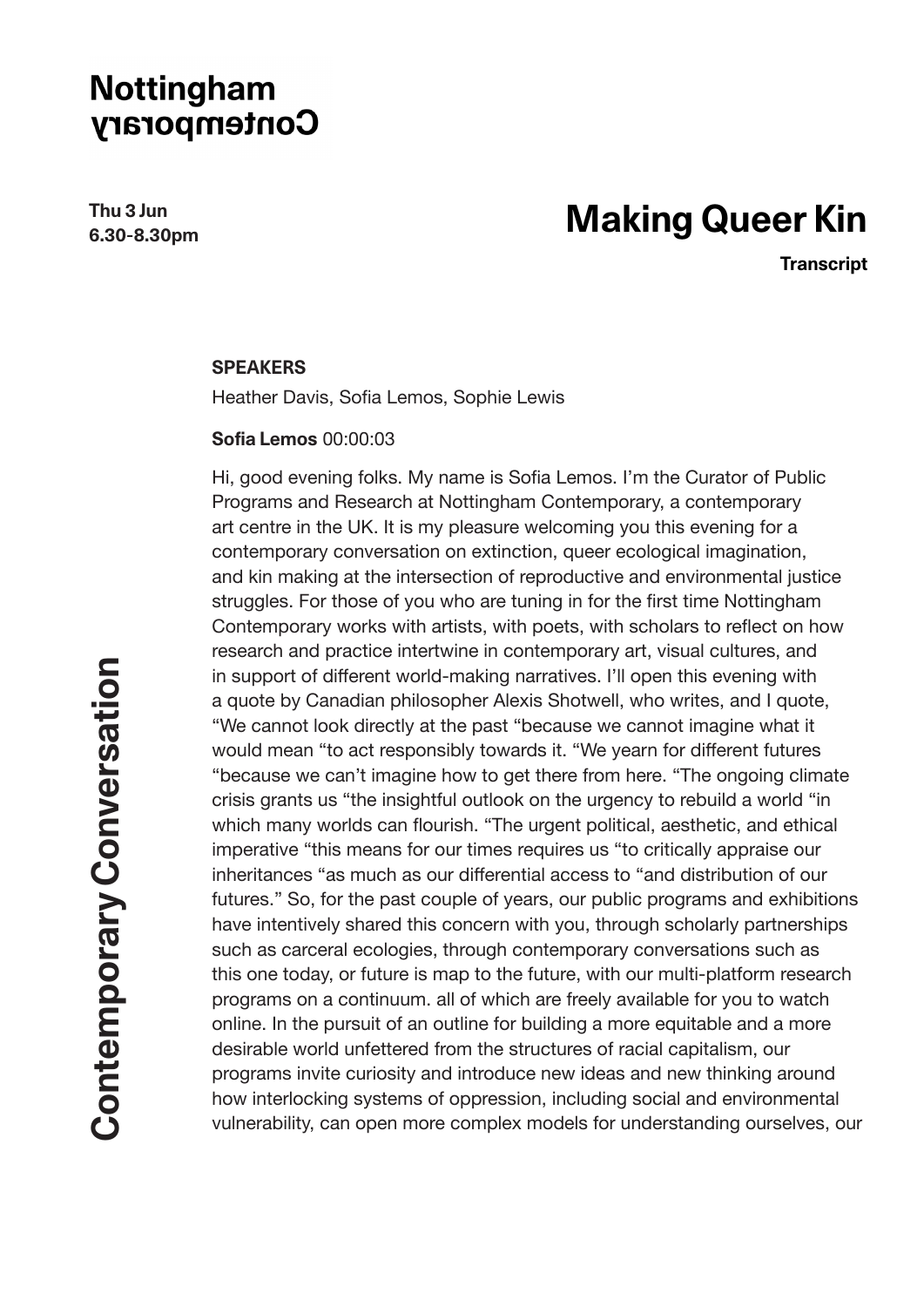communities, and our embeddedness with planet earth. This is where we start our conversation today. The proliferation of plastics is now driving evolutionary processes, while rendering increasingly visible our non-reproductive futures associated with growing infertility rates in both human and animal species alike, lower birth rates in large parts of the world, increasingly technocapitalist solutions for assisted reproduction, obviously marked by class divisions, et cetera. Yet at the same time, and in particular during this past year, we've also witnessed the expansion of networks of care, of responsibility, of comradery, of political friendship. In a world that is increasingly toxic, where slow violence and chemical disruption show us just how much our bodies are inherently entangled with the environment, our speakers this evening invite us to consider a break from the future, from futurity, a survival, as continuity of our social order, while looking out for other more liveable horizons. And just before I'll introduce our speakers this evening, just a short note about what we're going to be talking about. So Heather Davis, who I'll introduce shortly, will share her research into new bacteria being birthed by the rise of plastics and how they may help us shape different models of the world that refused the reproduction of gender sex roles as they are mapped onto ecological discourses, pardon, alongside questions of care for these creatures. Sophie Lewis will share with us her thinking around the duality of care at the heart of environmental practices and reproductive justice. Specifically, Sophie will discuss the many meanings of care in relation to kin making, gestationality, plural mothering, et cetera. So, before I introduce our speakers this evening, as usual, I'd like to share a very brief housekeeping note, which is to say that our public programs of talks, performances, and screenings seek to create challenging environments where respect and open-mindedness for each other's experiences and perspectives can foster growth. We'll keep an informal atmosphere throughout the evening. And you're very welcome to join the conversation. You can use the chat box on YouTube to write your questions and comments, which I will read to our speakers as we move on to discussion. I'll also take this opportunity to show our gratitude to the University of Nottingham and to Nottingham Trent University for generously and graciously supporting our events, as well as acknowledging my colleagues, Catherine Masters and Ryan Kearney, who are supporting us this evening. Now without further ado, I'd like to introduce Heather Davis, who's an Assistant Professor of Culture and Media at the New School in New York. She is co-editor of *Art in the Anthropocene: Encounters Among Aesthetics*, *Politics, Environments, and Epistemologies* from 2015. And she's the editor



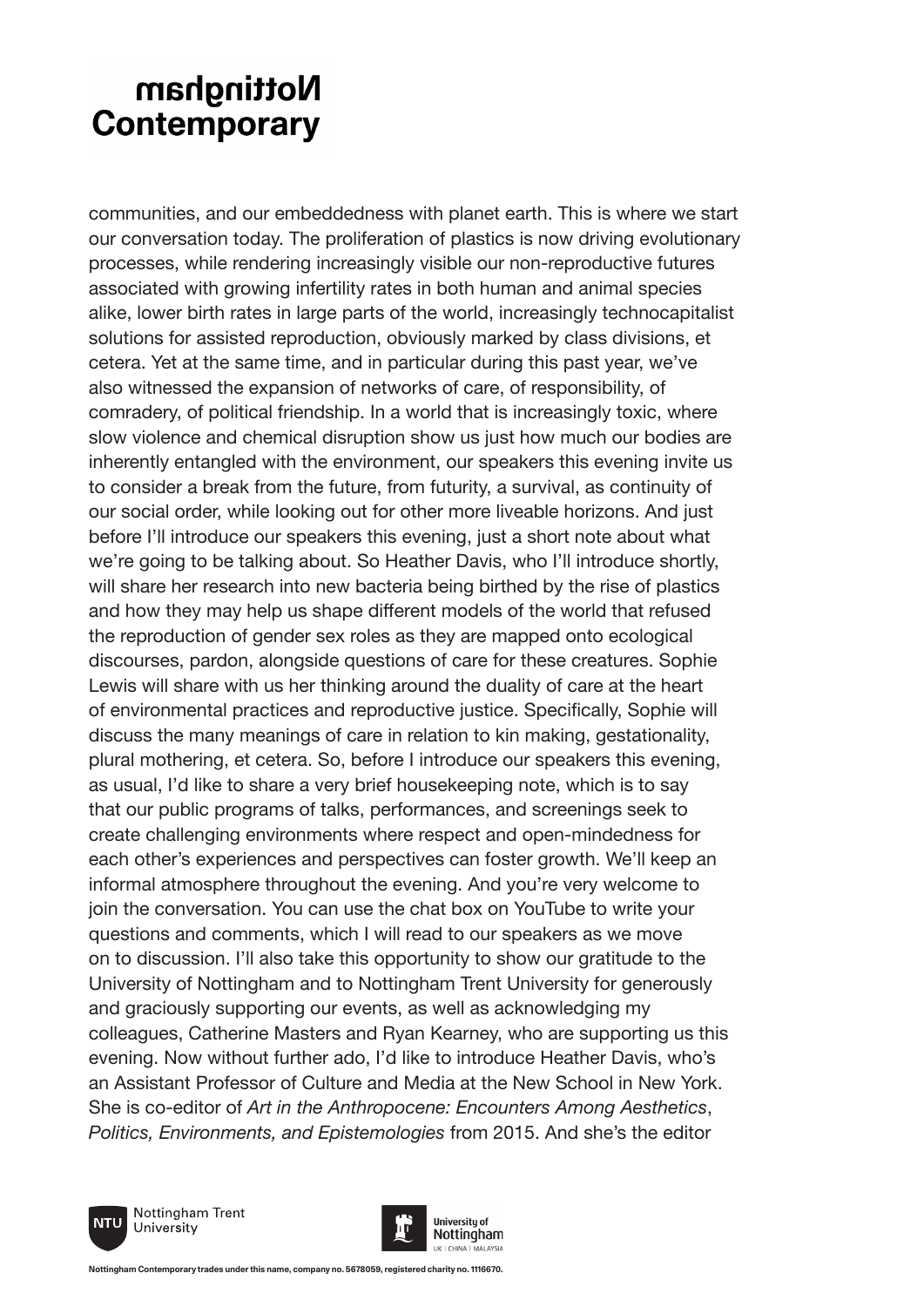of *Desire Change: "Contemporary Feminist Art in Canada*. She's a member of Synthetic Collective, an interdisciplinary team of scientists, humanity scholars, artists, who investigate and make visible plastic pollution in the Great Lakes. Sophie Lewis is a feminist theorist, a cultural critic, and a utopian is based in Philadelphia. She's the author of *Full Surrogacy Now: Feminism Against the Family*, as well as many articles and essays. Sophie is a visiting scholar at the Alice Paul Center for Research on Gender, Sexuality, and Women at the University of Pennsylvania, and teaches online, open to all, at the Brooklyn Institute for Social Research. Currently she's working on a second book about anti-liberatory trends of feminism in history and in the present. So, without further ado, I'd like to welcome Heather on screen and to thank everyone for being here this evening. Thank you.

#### **Heather Davis** 00:06:03

Thank you so much for the invitation, for having me here. Thank you so much, Sofia, for the brilliant questions and prompts that you've given us this evening, as well as to Ryan Kearney and Catherine, who have done an incredible job of technical assistance. And I just also want to say I'm so deeply delighted to be in conversation with Sophie Lewis, whose work I've long admired. So, I also wanted to start by saying that I am coming to you today from Tiohtiá:ke, otherwise known as Montreal, which is situated on the traditional territory of the Kanien'kehà:ka, a place that has long served as a site of meeting and exchange amongst many First Nations including the Kanien'kehá:ka of the Haudenosaunee Confederacy, the Huron Wendat, Abenaki, and Anishinaabeg. And that with this territorial acknowledgement it is just the first, a very small step in the ongoing work of beginning to undo the incredible legacies of harm that settler colonialism has brought in this part of the world known as North America, or otherwise known as Turtle Island, and also throughout the world and various manifestations, which I hope will also come through in some of the things that I'm speaking about this evening. So, I'm going to share with you just some images as well, which I'm opening. So, I've been thinking about plastic for about a decade now, understanding it as an intimate manifestation of our engagement with fossil fuels. So, unlike thinking about, unlike thinking about fossil fuel infrastructures, which often seem very removed from our daily realities, aside from maybe, the gas pump or some other kind of more obvious framework, the infrastructure of plastics are real intimate manifestation of the ways in which fossil fuels have shifted and shaped every single way in which we have come to understand and interact with each other, throughout the kind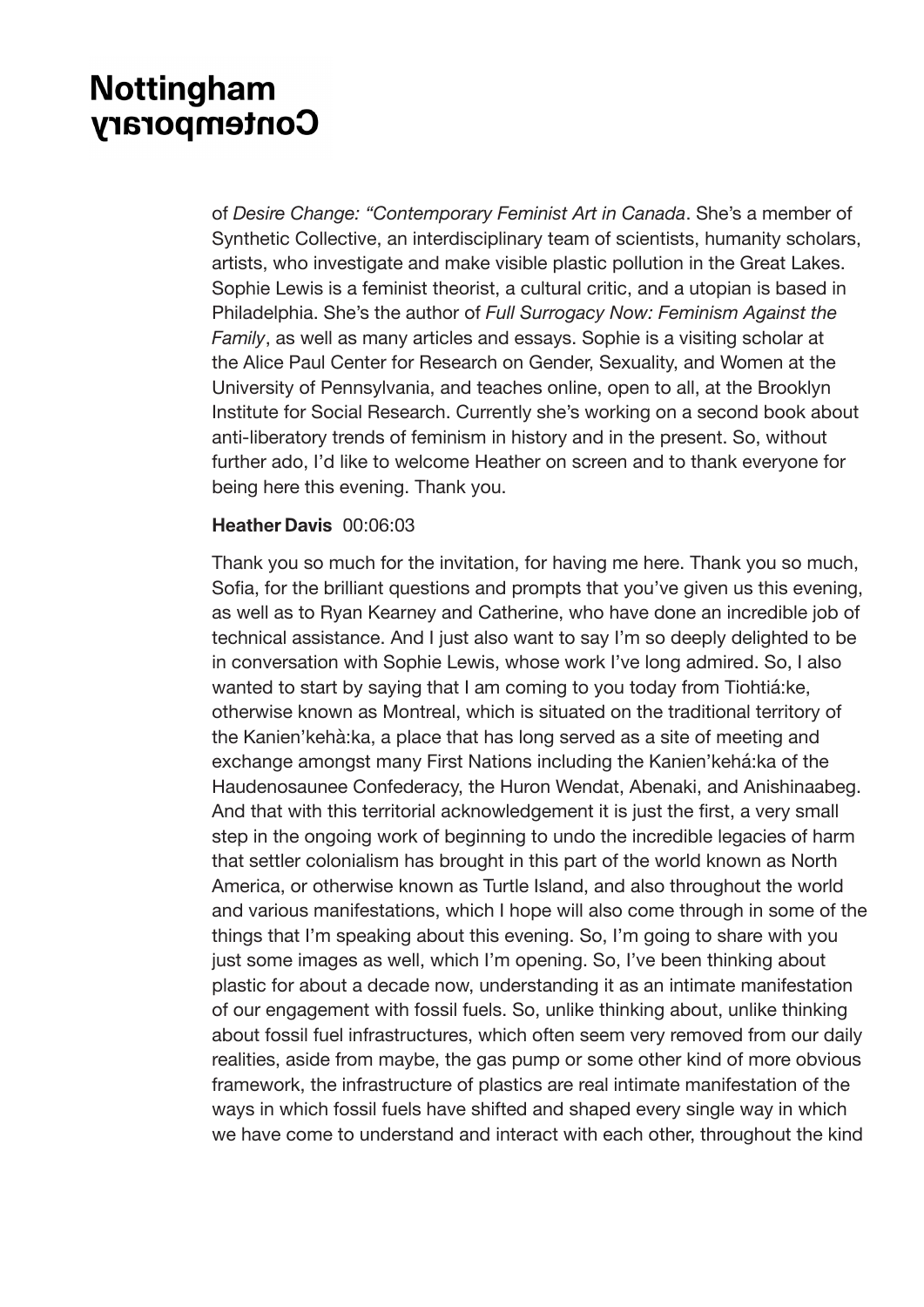of course of the 21st, the 20th and 21st century. And I've been thinking about these, this intimate manifestation in a couple of different ways. And so today I'm going to focus on sort of the question of inheritance and plastic in two different types of ways. One where the first where inheritance is a fundamentally distributive act of futures. And thinking about this line with this kind of question of queer kin and questions of care and reproductive justice. So just to kind of give you some context, the image that you are seeing in front of you now is my maternal grandparents, who have both recently passed. And the reason why I'm showing you them is because my grandfather, who you see pictured here, was a chemical engineer and later a manager at the notorious chemical company, DuPont. And the reason when I point to him and to my own personal legacy of my implication with plastics, so one of the things that he was really involved with in, at DuPont was the production of synthetic textiles, which are obviously, I would consider a form of plastic, and they're certainly a polymer derived from fossil fuels. And so, but the other reason why I want to open with this kind of framing is to really point to the ways in which plastic and its infrastructures are one of the ways in which wealth is consolidated and distributed. And so, in my case, this is the kind of inheritance of this plastic legacy, this direct inheritance of plastic legacy, has really benefited my life in so many ways. And so I want to think through this kind of differential sense of inheritance and then also transmission. So I think also inheritance, for me, is a useful framing for thinking about plastic, because as the way that Jacques Derrida would about it, the famous philosopher, he says that "Inheritance is always in the making "as it works through us," but I also use the, and so it's always a kind of future oriented project, which I actually think is a very interesting way to sort of think about the ways in which we are oriented to questions of time, oriented to questions of the kinds of materials and material conditions that we might find ourselves within that we would maybe rather not have, but yet nonetheless have completely structured our terms of existence. But I also use the word inheritance because it is, it refers to how these structures of privilege and power are passed on. And as a term, inheritance is still primarily used both legally and informally to speak of property relations. So inheritance is defined in the Oxford English Dictionary as the, quote, "Succession to property title office, "et cetera, a coming into or taking possession of something, "as one's birth right, possession, ownership, "or right of possession." All of these terms that overly emphasize this relationship to material and material conditions as inherently one of a propertied relation. And so inheritance, as this right possession of property,





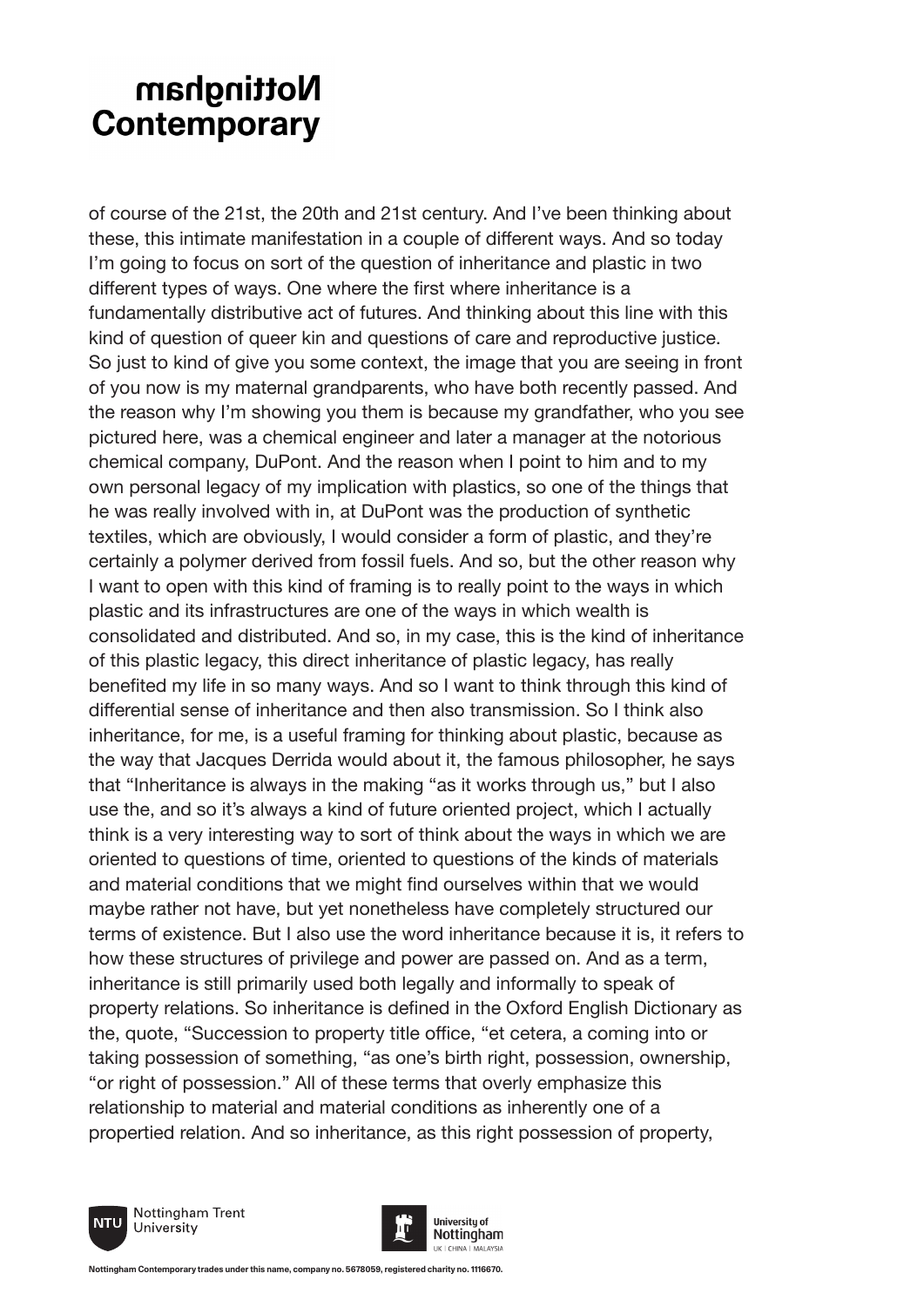strongly indicates how Western modernity conceives of intergenerational time and the project of continuity, the project of reproduction, not just in a strictly biological sense, but also obviously in the sense of social reproduction. So here we become with the world through our objects, and inheritance as property rather than as skills or as ways of being, assumes a naturalized relation to capital and to colonial extraction, and is about the ways in which filial relations, patriarchy, and race, unfold across generations consolidating rather than redistributing privilege. As the American studies scholar George Lipsitz has written, "This kind of inheritance works "especially through intergenerational transfers "of inherited wealth, to pass on the spoils "of discrimination to succeeding generations." And this is very much my relationship to plastic. I think this is obvious through these, these family stories and through the kind of transmission of wealth that has occurred because of my grandfather's position. But I also want to attend to the ways in which this is obviously not the case for many peoples across the planet. And that the term that I'm using to kind of differentiate from inheritance is transmission. So here we can understood the transmission of plastic as the ways in which, as Max Liboiron would say, "Pollution is colonialism." So the ways in which the imposition of plastic on so many peoples across the world, the lack of choice and being able to pick it up. Not from the position where it benefits oneself, but really from the position that it is an imposition, especially in relationship to its terms of production. We often think of plastic in relationship to what happens after we receive it as consumers, but we rarely consider, or in the kind of media at large, it's rarely considered the ways in which plastic really enacts the environmental injustices through these, through the acts of production. So I really want to think about that in terms of transmission, which obviously comes, the term obviously comes from media theory to describe this kind of one-way communicational model, which also, I think, again, links to these questions of inheritance, and through the kind of generational transmission of both trauma, but also actual chemical saturation of the body to something that theorists like Michelle Murphy would call latency. So the ways in which one can be exposed, a body can be exposed to certain kinds of chemical transmission, but that the harms of that chemical transmission might not appear until two generations later. So the ways in which transmission is really this one-way model, but its effects or its manifestations are not necessarily linear or progressive or appear immediately. And so this of thinking about transmission is another way of thinking about the terms of social reproduction, just describing this kind of imposition of environmental injustice.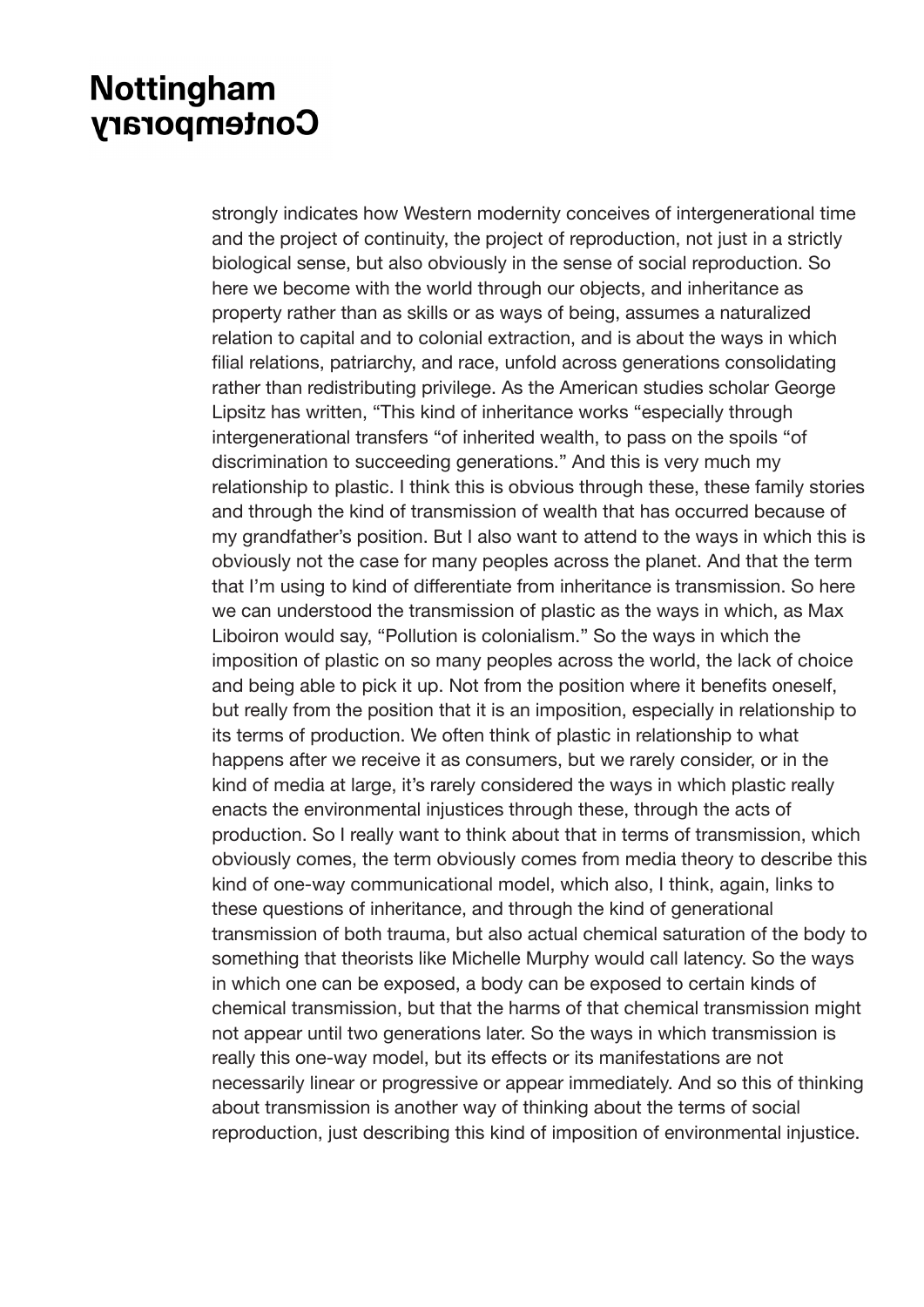Now thinking about this talk, and thinking about this research that I've been doing for so long, I couldn't help but think about these two quotes from the "Cyborg Manifesto," which I'm sure many of you are extremely familiar with, but I really think that they really speak to many of these questions. So how do we kind of deal with this legacy? This legacy of plastics that has really saturated everything. There is no word. Just in case you don't know, there really is absolutely nowhere on earth that you can go to escape plastics. They're found in the highest mountains, in the Mariana Trench, which is the deepest part of the ocean. And so, and 97% of the people who have been tested have been found with chemicals associated with plastics in their body. So if we're thinking about this kind of totalizing saturation that has become the kind of intimate manifestation of fossil fuels, how do we work through this in a way that doesn't just sort of lead us down to a kind of apocalyptic or a nihilistic path. And one of the ways in which one of the kind of figures that's always haunted my thinking, and like many of us, and is obviously Donna Haraway, in particular, these two quotes, in relationship to maybe thinking about the inheritances or the structures of both reproduction and social reproduction in terms of plastic differently. So she says, "The main trouble with cyborgs, of course, "is that they are the illegitimate offspring of militarism "and patriarchal capitalism, "not to mention state socialism. "But illegitimate offspring are often "exceedingly unfaithful to their origins. "Their fathers, after all, are inessential." And she also says, "Why should our bodies end at the skin, "or at best include other beings encapsulated by skin? And these two quotes are deeply important to me for two different reasons, starting with the last one first. If we think about this in a wider context, as again, Michelle Murphy has suggested, we might want to think about, and other reproductive justice advocates, we might want to think about reproduction, not just in terms of biological reproduction or the continuation of the species, but rather all of the infrastructures that go into the reproduction of particular ways of life. And that includes the kinds of reproductions that we are transmitting onto the planet, maybe inadvertently or by accident. And that brings us back to this first quote, which is really that we can think about plastic and their progeny, their illegitimate progeny, as a kind of cyborg manifestation of this exact same project. So just to turn, for those of you who are maybe a bit unfamiliar, with some of these new life forms. So this is the first type of new life form that I came across in my research. And this is through an article by Erik Zettler, and this is the Plastisphere. So it's a picture of the new microbial communities that exist on floating pieces of plastic out in the ocean. And these are new



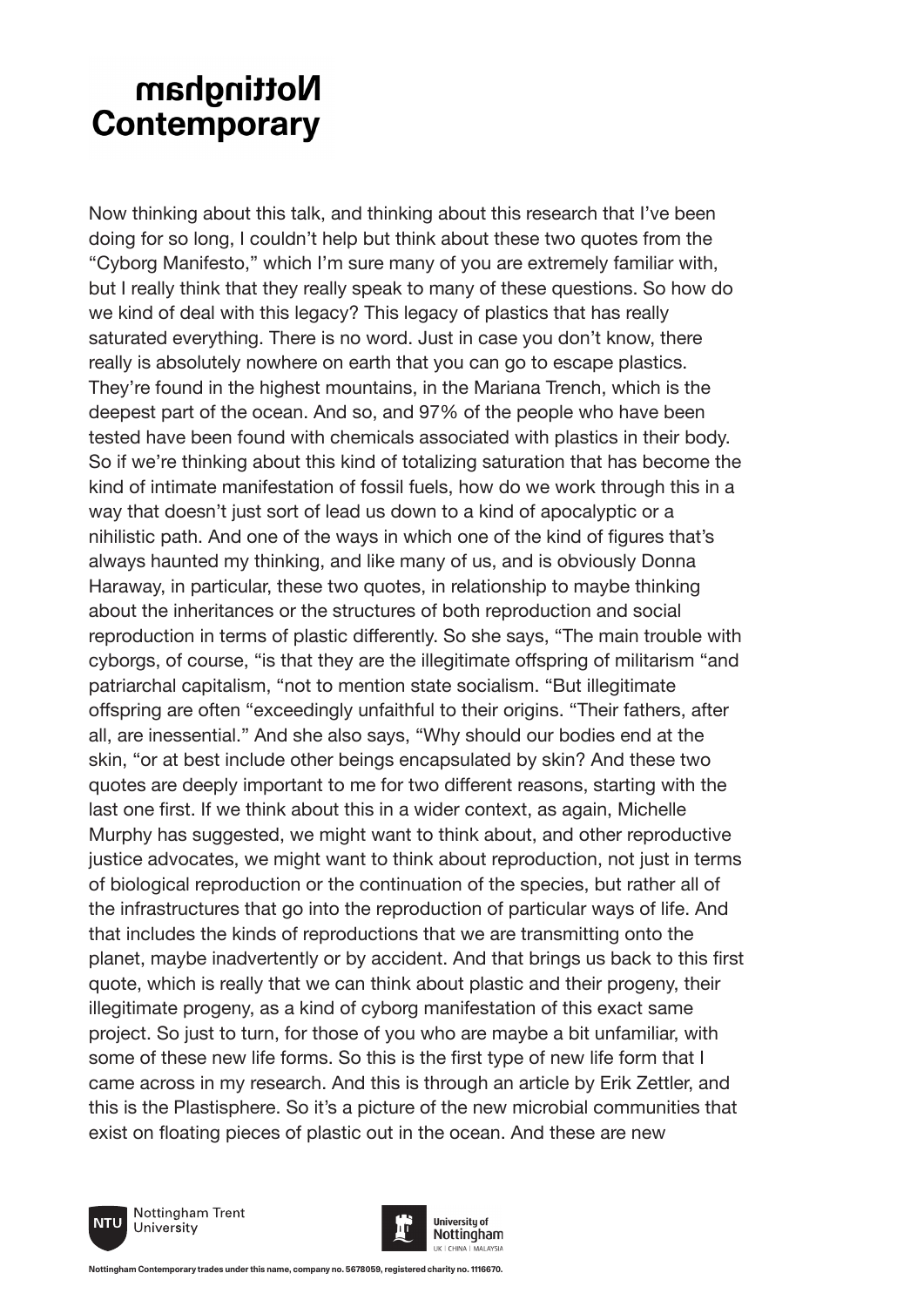communities of bacteria that now, because of the amount of plastics in the ocean, microplastics now numerically dominate marine debris and are primarily colonized by microbial and other microscopic life. And we're not precisely sure what these new communities do, but it is clear that they are a thriving, and in addition to this, there's also multiple forms of fungi that have now developed ways of being able to metabolize plastics, which none of this should be surprising, given the fact that fossil fuels are obviously such a rich concentration of forms of fuel. But this is sort of a home picture of my pet mealworms that I had for awhile who also can (laughing), can effectively digest Styrofoam. They turned it into an alcohol. So wax worms can degrade... In addition to these mealworms, wax worms can also degrade polyethylene as they evolve to live in beehives that eat the wax, which have similar molecular structures, and the fungus Pestalotiopsis microspora, found in the Amazon, can biodegrade polyurethane under aerobic and anaerobic conditions. And another fungi can also, have also been identified that can degrade plastics. And another example, particular bacteria, that was found in garbage dumps in Japan has been found to be able to degrade polyurethane terephthalate, which is particularly significant because this is the plastic that we use for water bottles and other forms of plastic packaging. And in 2018 scientists building upon this knowledge accidentally produced bacteria that can speed up the process of consuming PET plastic through the enhancement of the enzyme PETease. The hope is that these enzymes can be harnessed to biodegrade plastic. Though there's also some concern that they could significantly degrade our existing materials and infrastructures if let loose into the wider environment. But the proliferation of plastic is pushing evolution to develop novel ways of dealing with this incredibly rich material. Microbial and human genealogies are becoming further entangled as the consequences of this evolutionary collaboration are unknown. We can, following Myra Hird, think these new bacteria and fungi as indifferent symbiogenetic organisms feeding off of capitalism's excess, proliferating and flourishing in our miasmic plastic soups, created out of the unregulated advancements of chemical engineering. So I would like to suggest that all of these organisms that are, that have now emerged can be thought of within the terms that Haraway proposed as kind of cyborg organisms. And part of the reason why I propose them as cyborg organisms is not just because they have evolved to deal with all of this kind of plastic mess that has been created by chemical companies and people like my grandfather, but also that I think that there's a way in which we can approach these through a feminist and queer lens that would allow us to, perhaps, even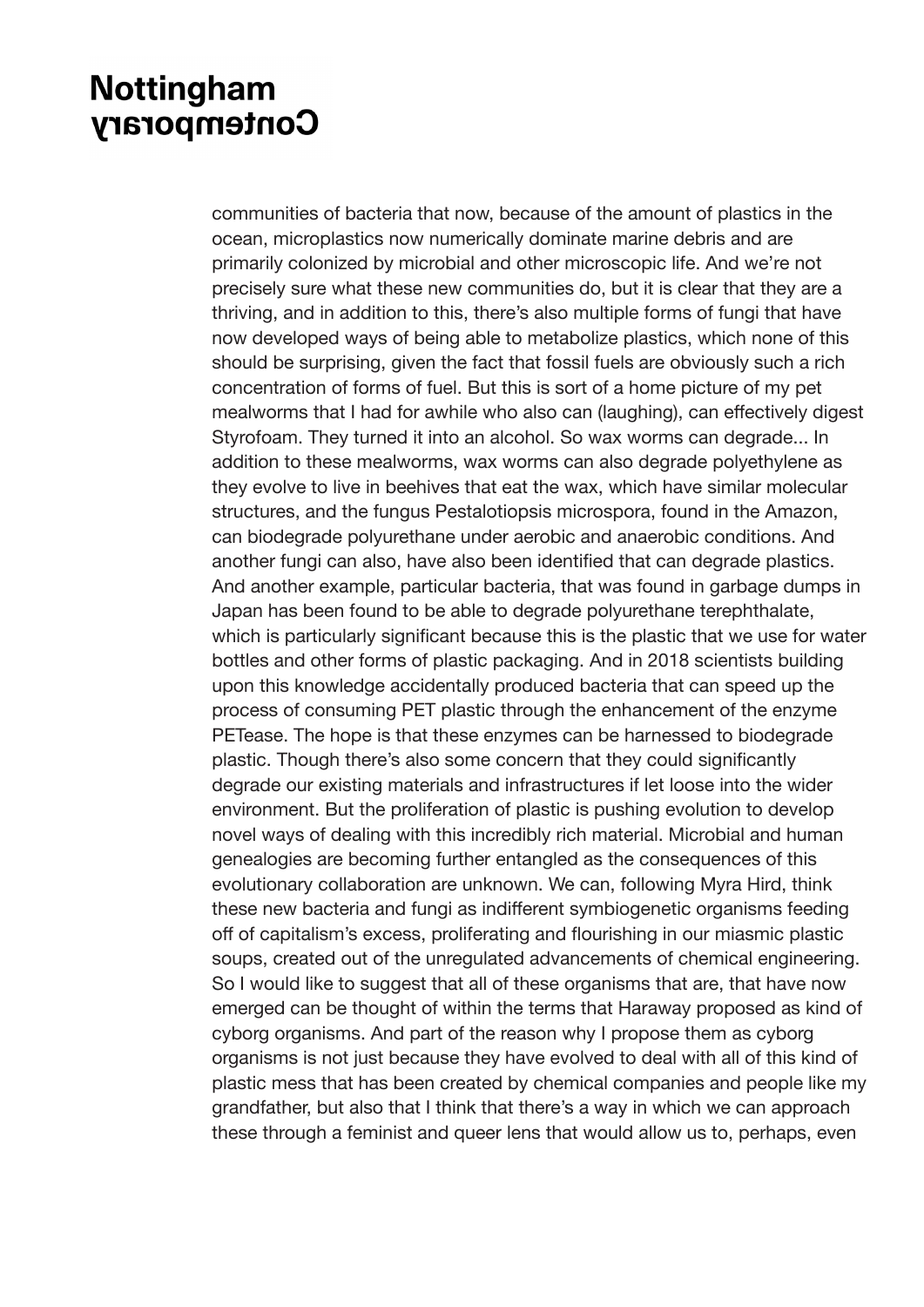approach the material of plastic differently. So, as Sofia mentioned in the introduction, there's a lot of anxiety about the ways in which plastic has been interfering in our reproductive capacities. And there's been a lot of anxiety over proper heteronormative reproductivity. And we can see this anxiety reproduced throughout environmental movements, where the figure of the child often stands in for the future, and we can also see this in particular kinds of research, which is actually deeply important to the questions of plastics reproductive toxicity on the body, but also the ways in which plastic is now penetrating all aspects of the body including being found on human placentas, found on and in human placentas after the birth of children. But I want to propose that we might want to think about these cyborgs, these new cyborg bacteria, worms, and fungi as a kind of progeny in order to open up questions of care and responsibility beyond what we have normatively framed in terms of biological reproduction. So if we build on the incredible work of queer folk to really build communities that extend beyond the normative family unit, and also obviously even from thinking about the legacies of all the amazing people who've been doing really interesting work at the kind of, at the intersection of environmental humanities and animal studies and queer theory to thinking about the ways in which a queer framework has often been used to really push against the kind of normative frames and structures of how we think about more than human relations, and in particular, how we think about the category of nature. We can ask the question of what kind of offspring might plastic be. So how might it intersect with questions of queer life and non-reproduction? So how might we embrace some of the non-reproductive capacities of plastics, some of the ways in which it is literally producing queer bodies and non-reproductive capabilities, but how might we approach this, not with a feeling of panic or anxiety, but actually with a feeling of openness, creativity, and care that Sophie I'm sure will trouble in interesting and productive ways after this (laughing), but then we can think about these as a kind of extended progeny, as a kind of non-filial human progeny, that allow us to really rethink the terms and conditions of what we think of as reproduction, and linking it back to questions of reproductive justice. And especially in light of our increasingly non-reproductive futures, might there be something to be learned from queer theory and the embodiment of queer subjects that have never assumed biological reproduction to be the ultimate signifier of hope in the first place. So I'm going to end there and turn it over to Sophie.





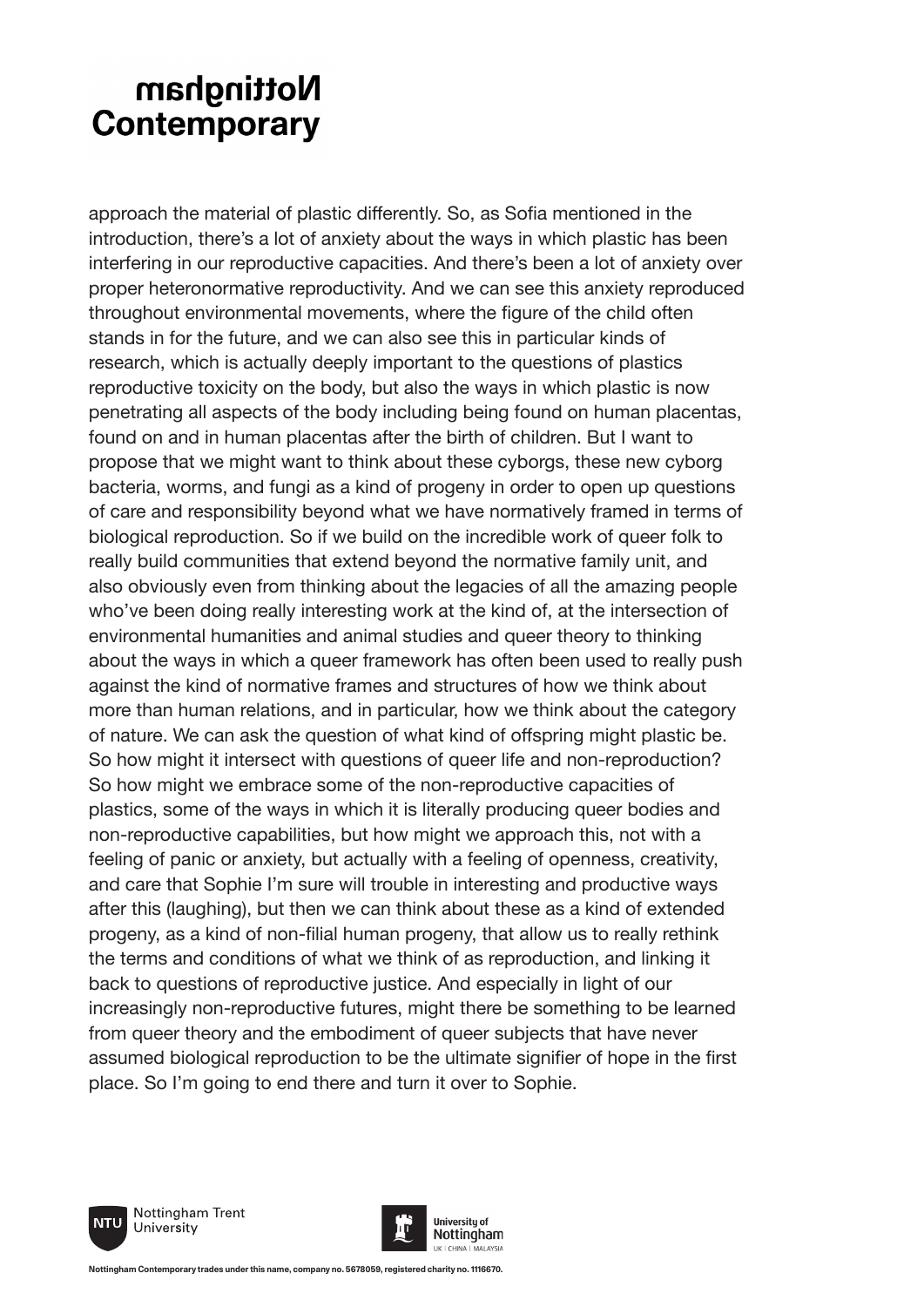#### **Sophie Lewis** 00:24:50

Hi everyone. Wow. Thank you, Sofia, for bringing me together with Heather Davis. The admiration is mutual, and although I'm a little bit plagued by conversations that have been going on in my communities recently about the sort of hollowness of land acknowledgements by communists during events that aren't really connected to a concrete project to do anything about the problem of settler colonialism, I do, for now, simply want to say I am speaking from unceded Lenni Lenape territory known as Philadelphia, and, that is unbearable. (laughing) Thank you for your remarks, Heather. It's so wonderful to be here with you, and yeah, I'm glad, in a sense, that my statement isn't as finished as yours because I think this event will be better this way. I will, I hope we get to the, sort of the part where we're both on the screen at the same time fast. So what I will say is that despite thinking about this question for the past eight years or so, I'm actually just still full of ambivalence about the strategic reliability or desirability of concepts of kinship and queerness. It's basically long been my conviction that we must at minimum deromanticize these terms, but then perhaps I really think we need to jettison them entirely, sort of killing our darlings, as it were, or risk capitulating too much to the present state of things. I say this quite unworriedly because I don't, I feel this sensibility in your book, from what I've managed to read a bit, so I'm not sort of worried that this is some kind of terrible uncomradely fight. People often class my manifesto for a future horizon, or "Full Surrogacy," as a, quote, queer kinship utopia, and I hold my hands up and say I've totally contributed to that framing, or at least occasionally consented to it, or both. And perhaps we need to circle back in the Q and A to the question of utopia and what perhaps I understand that word to mean in a methodological sense and within a decolonial or a feminist Marxist project, which I basically take from my comrades, Dave Bell on the one hand, Madeline Lane-McKinley on the other. But if we stick with queer kinship, I think even when it is not remotely romanticized, and from what I see of your work, Heather, and I have just seen, you do not remotely romanticize. Perhaps the first thing I want to say is that it sounds appealing to me (laughing). Queer kinship sounds healing to me. It sounds necessary. And it sounds right to me. And it evokes the dialectic of mothering against motherhood that is sort of at the core of my theoretical endeavour. And it evokes a commitment to staying with the trouble, that sort of later Harawayvian term, and the trouble of a cyborgicity, specifically, which I was so delighted to see you put on your slide, because it's exactly what I, well, you probably know that. I'm sort of ongoingly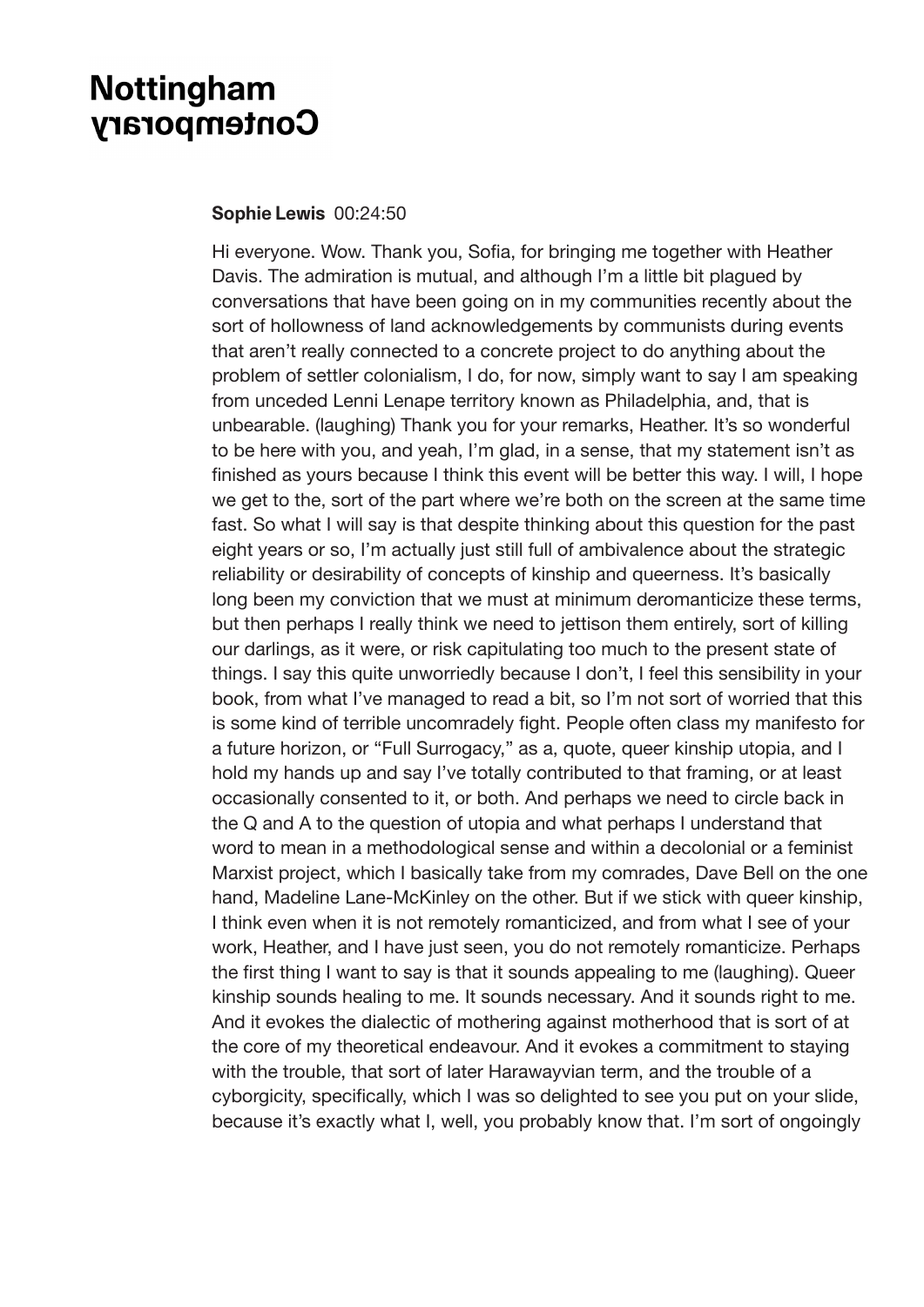sort of troubled by in the most generative sense of the word. So, queer kinship, that's how I feel about it. Whereas family abolition sounds nauseating, paralyzing, vertiginous. And so ultimately, I have sometimes vacillated simply because that's what happens when you are insufficiently backed by a collectivity. When you're sort of alone on a stage as a commodified brand, doing events, including for wonderful art institutions, for wonderful thinkers and curators like Sofia Lemos, but this is kind of what happens to thought when it becomes marketized like this, you kind of, you back down, I think. I have backed down. I've lacked the ability to think these things through. 'Cause that's that's how thought is. Authorship can only ever be co-authorship, as I say, in my book, which then also has my book on the cover, and it's all just contradiction all the way down, but ultimately I think those who've pushed me over the last couple of years to clarify have been right. I think this is also my role in this loving and comradely conversation. My proposal is not really queer kinship, which is not to say I know what it is. And ultimately for me, the problem remains that relations of class, patriarchy, and coloniality traverse those fields. So i.e., your kin can be your colonizer or your rapist. Your kin might be someone who (indistinct) a caring act to starve or to attack or to disarm or to kill. And it is scary and difficult to retain courage in the face of the acute pain that one can appear to be inflicting, or that it can, that one is inflicting, by saying things like abolish the family, right? The term queer, as one is nowadays painfully reminded every Pride Month seems still to be teetering, on the one hand, on the point of complete implosion, like a complete evacuation of its anti-imperial freight, and on the other, it seems more necessary than ever before (laughing) in the face of new consolidations of attack on trans youth, for example. Chris Chitty recently in his Marxian history of the European biopolitical states regulation of queer sex has insisted on the queer as a name for an orientation to the state and towards property regimes. So not as a euphoric, or let alone, utopian identity. And then, with kin, I remember Christina Sharpe in her essay, "Lose Your Kin," reminding us that kinship relations structure the nation. So the question is sort of, I say kin all the time (laughing), and I think... Sorry, maybe Christina doesn't, I don't know. I don't know how people managed to operate. The sense of metaphor and its relation to sort of, I suppose, I even want to say language and struggle and practice. Can you sort of participate in a multi-species sort of kinning process, while bearing in mind that perhaps kinship is a metaphor we might want to lose (laughing) at some point. I love in your book, Heather, where you say that, where you point out that Michelle Murphy argues that Monsanto can be



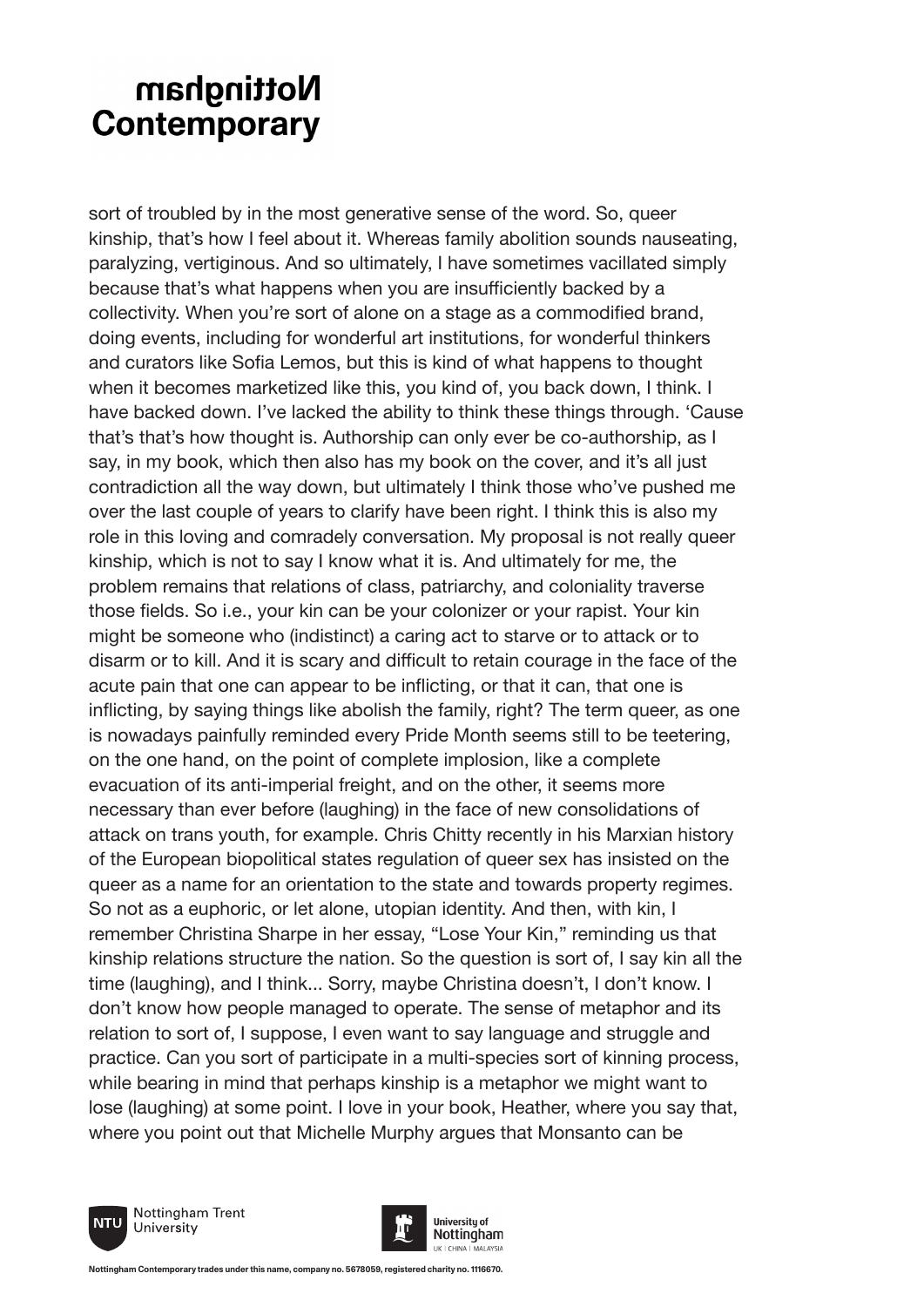understood as a kind of grandkin, a toxic relation inscribed into energy infrastructures, white privilege, indigenous dispossession, anti-blackness, water, and metabolism. And you argue that these new bacteria and fungi generated by plastic production, circulation, and consumption can be understood as a queer kin asking us, as you just have, sort of what kind of offspring. I suppose that the really queer thing there is the offspring are also parents. And it kind of makes me think of the resonance of that with some of my arguments about the need to transgenerationalise mothering. And some of this is not fully thinkable because I don't think post-Oedipal thought is fully available (laughing) with Oedipally subjectivated. Damn. That's part of what cyborgicity is, right? This kind of statement that we make history not under conditions of our own choosing. And that includes our brains and our thoughts and our words, which is why Haraway is constantly now repeating this refrain from Strathern, I think, the "It matters what worlds world worlds." (laughing) So, yeah. So that these queer kin, these fungi and bacteria produced from, this is quoting you, "The matrix of chemical companies, "capital accumulation, modernity. "techno utopianism, and the creativity of bacteria." This is where my remarks really will stop feeling structured, but I just wanted to sort of invite you to react to my sort of dissatisfaction and love for these terms of kin making or queer and kinship and so on. I feel unwilling to be satisfied with them as placeholders or synecdoches for projects that might otherwise bear names like abolition or decolonization or communism. And I see enormous potency in and the necessity for labours taking place under the aegis of queer multi-species feminisms, yours prime among them, and your concern to, quote, "question the purity narratives "that are built around understandings of nature "and to open up eroticism, kinship, and care "to more than human relationships." Preach. I count myself as part of that rubric, by the way, I'm just... I'm not just thinking of my recent adventures as an inadvertent provocateur and populariser, and then thinker of octopus eroticism ever since my political coming of age as a teen via climate justice activism and direct action and ongoingly through my membership of the Out of the Woods Ecological Writing Collective. I think of myself as a multi-species feminist, and not to get too meta, but this is almost a question of disloyal daughterhood. (laughing) I am an ecofist, ecofeminist. Don't know what I just said. Ecofist? I'm thinking of the dildo inside your fish, Heather. So I am an ecofeminist, as Donna Haraway said to me, provocatively, she thought, on the occasion of our meeting. And I was like, "Yes," I said. (laughing) There was a sort of loving, comradely, dare I say almost sort of sisterly anger in the air between us,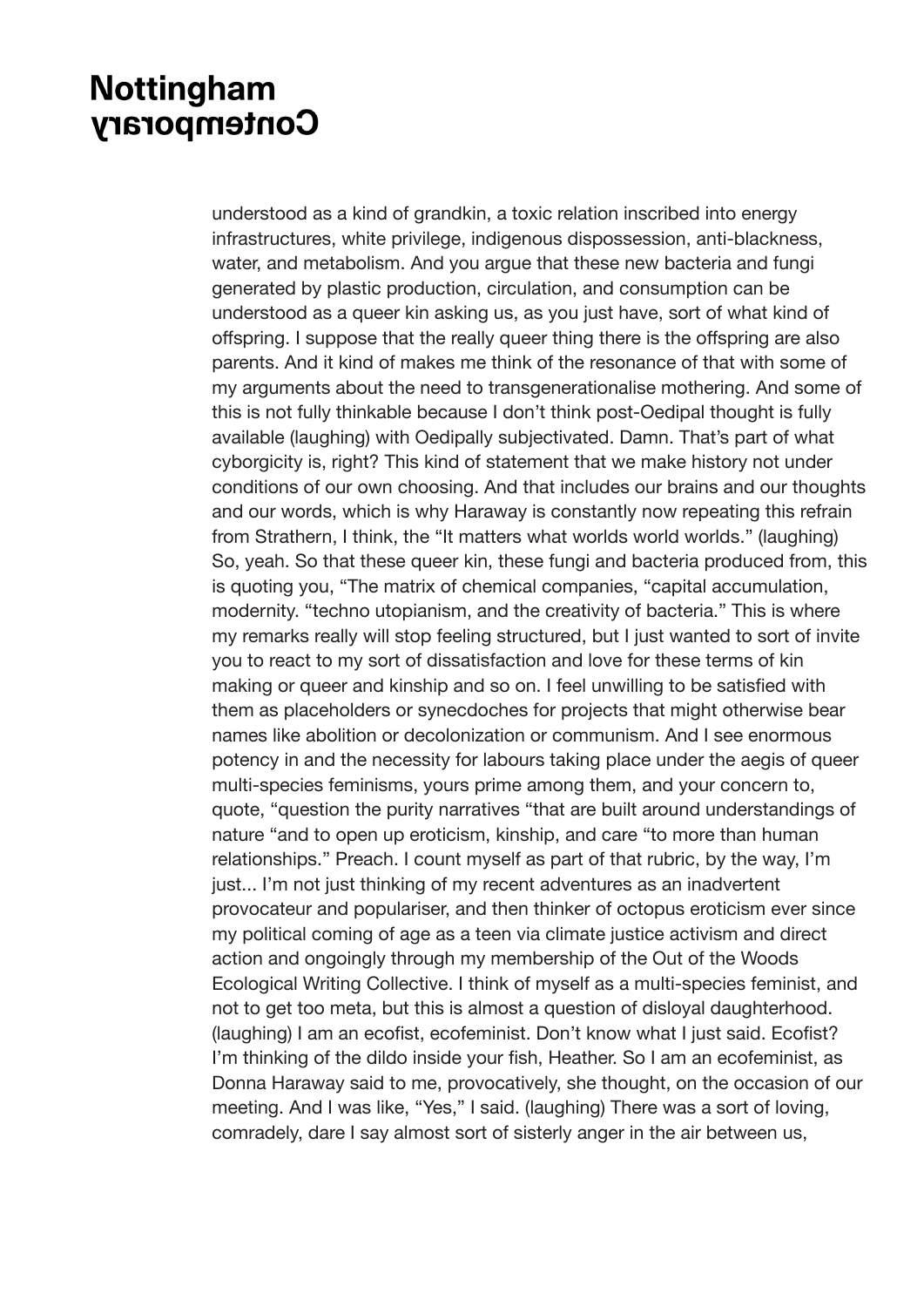because I had just written an intensely passionate love letter to the 1980s socialist landmark text that you just platformed, Heather, the "Cyborg Manifesto." And then I sutured it to a critique of her 2017 book about kin making and depopulation of human species staying with the trouble. The latter of which I actually ended up saying was, 'cause I just revisited this to see, not destructive enough. (laughing) And I write, "Part of our task is indeed not to forget "the stink in the air from the burning of the witches." This is Haraway. "Not to forget the murders of human and non-human beings "in the great catastrophes named the Plantationocene, "Anthropocene, Capitalocene. "Part of it is..." I can't believe I'm quoting myself, anyway, I'm doing it now. "To move through memory to re-presencing, "to grow capable of response, "to become kin and to stay with the trouble. "But the main thing is to make an altogether "bigger kind of trouble." Was I guess my formula there, and I was relieved to see that in interviews with Fabrizio Terranova, Haraway was saying, "It's really important to be in revolt. "We do have to be at war. "We do have to practice war. "We do have to be for some worlds and against others." I guess my loyalty sort of remains with the cyborg as someone who knew who her enemies were and who knew what she wanted to unmake and destroy. (laughing) And I guess, yeah, my spidery kind of thoughts have been all over the place. I'm curious to know how we can kind of bring out very sort of similar projects and solidarities together in the dialogue. I want to bear in mind Christina Sharpe's kind of sensibility that capitulation to the current configurations of kinship is a kind of continued enfleshment of the ghost. She calls, by the ghost she means slavery is the ghost in the machine of kinship. And yeah, I suppose it does trouble me sometimes. It has, I've noticed people being troubled in an ungenerative way by the way that some articulations of multi-species kin making seem to glibly metaphorize relations across the human-nonhuman boundary that then sort of ride roughshod over the very real legacies of kind of human enslavement. So for instance conversations Haraway had with Anna Tsing recently about the Pantationocene did not translate well onto certain, into the metaphors of slavery cannot be transferred to plants, in my opinion. This is something that needs to be insisted on, I think, if the project of multi-species sort of flourishing and decolonial communist abolition are to be fused, and, mutated together into the future. Okay, I'll pause there.



Nottingham Trent University

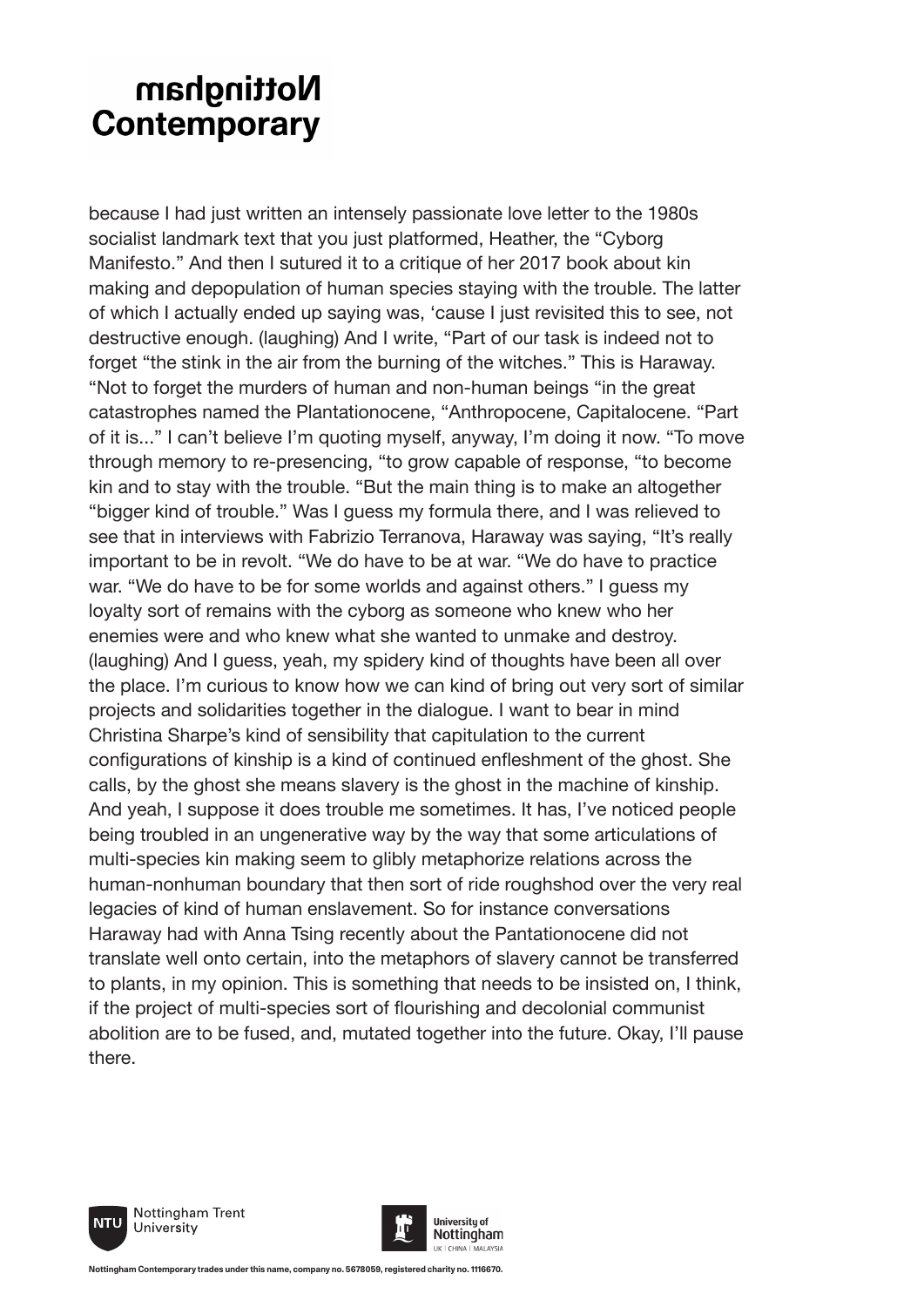#### **Sofia Lemos** 00:40:51

So, thank you so much Sophie and Heather for your insights, for the provocations. I suppose there's already a question in the air from, or a need, a kind invitation for a response from Heather to Sophie's ambivalences and concerns. Maybe we can start there and take it forward.

#### **Heather Davis** 00:41:15

Yeah, thank you so much, Sofia, so generous your comments. I think I really share with you that kind of ambivalence. And I think that part of the reason why, I think the only time I've ever used kin in any of my writing is in these really bad relations. It's slightly abusive relations. And I think that, not to say that the bacteria and the fungus themselves are abusive, but certainly the conditions under which they emerge are without a doubt abusive and deeply colonial and deeply connected to the afterlives of slavery, deeply connected to these kinds of projects of white supremacy. And I think that, I think that for me, as a white settler, I think that part of this kind of this move, and maybe it's not a move for everybody, maybe this is really just a move for people like me, but a part of this move of wanting to claim these organisms as some kind of a relation is a move of responsibility. And it's a move of seeing that these things are, to a certain degree, my things, however much we want to take stock in those kinds of standards of ownership or possession. But if we, if we're still in a world where those kinds of concepts operate, and we very much are, then I feel like it is a certain kind of responsibility to understand, to understand our, my relations, to those particular objects that come about through these histories of white supremacy. And I think that, and so I think, in the book, it's like, really the only places where I talk about anything as kin is either plastic or oil, or I guess in the case of Michelle Murphy, it's like these, she draws upon her Metis traditions to think about, to think about Monsanto as a kind of grandkin, which I think is coming from a different type of lineage and a different kind of set of understandings of what kin and kin making means or is, which I wouldn't want to, I don't think it's my place to comment upon, but I really love this idea of, well how do we kind of work through these things and also keep this notion of family abolition? And I think one of the things that's so great in your book is that is actually that tension. All throughout there's this tension between queer kinship and kind of in dealing with the complications of trying to imagine a world where the surrogate, the surrogacy labour is like, first of all, no longer really considered labour under the conditions of advanced capitalism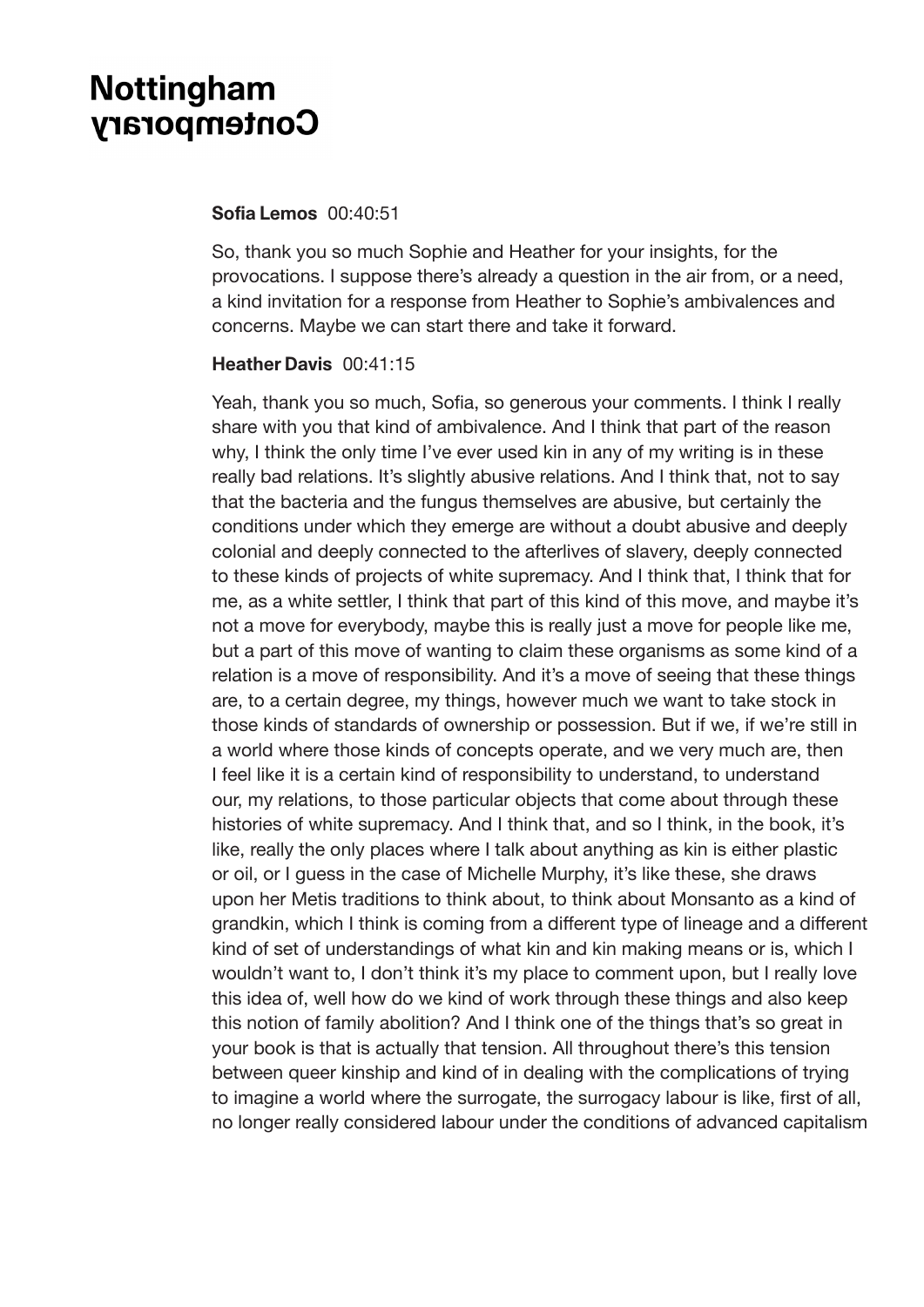that we find ourselves within. What would it actually mean to think about that? First of all, obviously in the conditions that we find ourself in, within the kinds of terms of how would that labour actually be adequately compensated or, much in the same way as you point out that sex workers have advocated for better working conditions, how would we, how do we advance better working conditions? But then above and beyond that, if the goal is really to abolish work in the ways in which we currently understand it, then I think that, I think that you're right. I think that also the goal should be some kind of family abolition. And then what does that do for thinkers? Again, like myself who don't come from the traditions, the indigenous traditions that many of the authors that I cite come from, and therefore understand kin and kin making within a very specific set of conditions and relations that you're very right to point out, are the conditions and relations of upholding and building things like the nation state and the kind of ongoing conditions of white supremacy and settler colonialism of these lands. And it's like, and how do we sort of but how would we build a kind of multi-species? I remember one of the questions you asked earlier was like can a kind of multi-species project also, a feminist project also be abolitionist? And I think that that's such an interesting question. I actually have no idea how to answer it, because (laughing) but I think it's an interesting one to kind of reiterate, because I think it gets at the tension of wanting to abolish something, abolish a kind of, I mean, I think that within the kind of really radical traditions of queer theory, I think in some ways it was like to really examine the conditions of kinship in order to have it explode. Like in order to kind of stretch it to the point where it no longer exists. And I feel like in some, to some degree I think that's what I'm kind of trying to do with thinking about this, but you're right. It's like, I'm still relying on these terms. So there's an inherent contradiction there. And (laughing) I think it's like, how do we think through those kinds of things? But I guess for me part of the thing that I was still attached to was I actually was attached to this idea, as you rightly point out, that your kin might be your colonizer or your rapist or somebody who you might kill. It's like, well, actually, if we do take that as the conditions of kinship, as part of the conditions of kinship, there is this kind of response, this kind of future-oriented responsibility there that's also linking us to these kinds of past biological and social reproductions. But that is something that I actually, in some ways, still feel attached to because of the structures that continue to enable those things to exist. I don't know if you want to add anything.



Nottingham Trent University

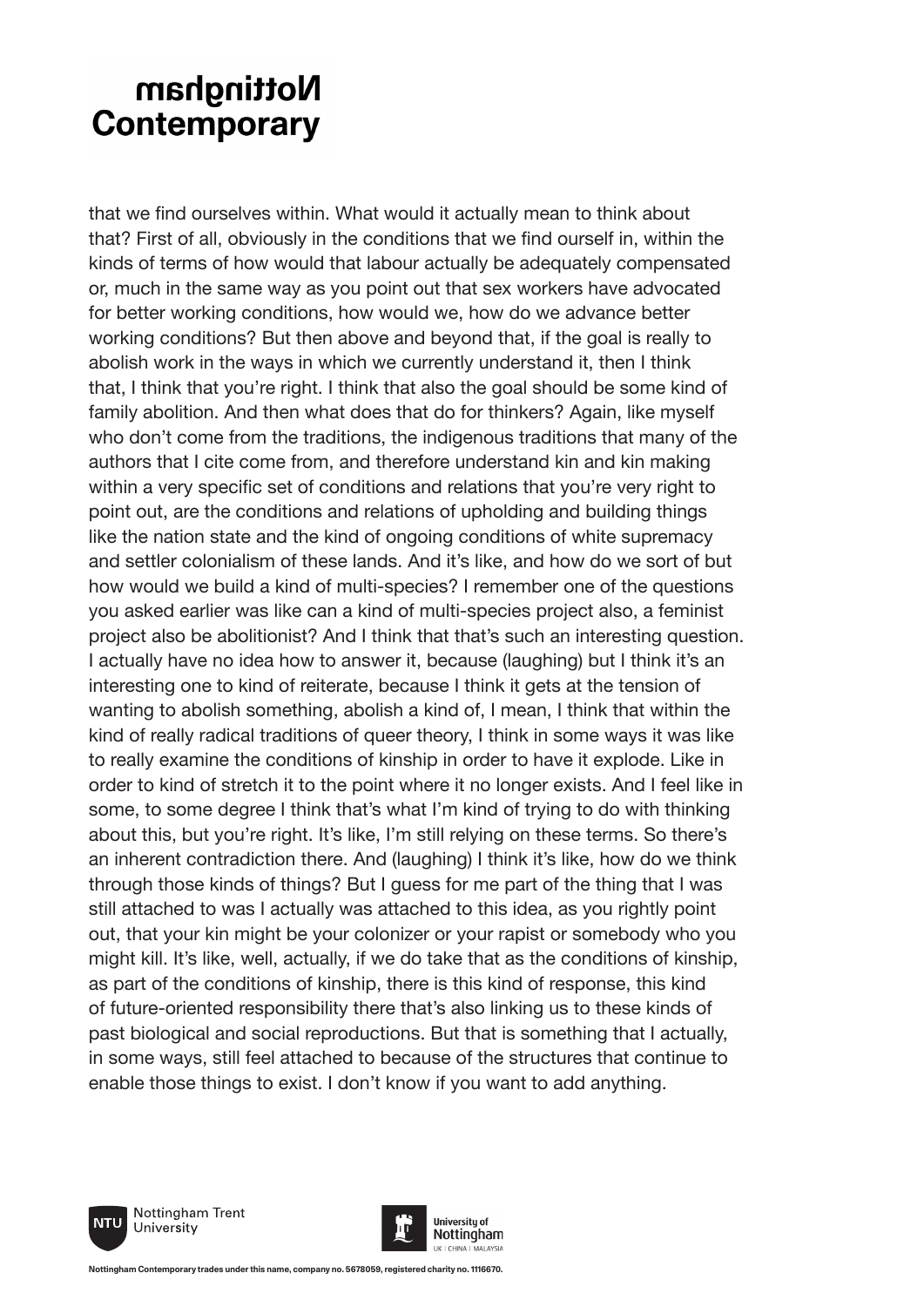#### **Sophie Lewis** 00:47:15

Wow, yes. It's really illuminated the, god, you know, I was about to say kinship. (laughing) You just can't kind of do without them somehow. Or maybe you can, just try harder, but no, it's true. This is really an analogous contradiction, I think, in an explorations endeavours scholarship. Yeah, thank you so much for your generous response. I guess it reminds me that maybe one of the things I abutted against a bit too late in the process of trying to gestate "Full Surrogacy Now" is that actually, yeah, there's a bit of a tension between abolitionism and some strains of indigenous and decolonial thought and practice. And I think multi-species feminism perhaps has stronger ties, in a sense, to indigenous, queer, and multi-species feminist thought, or that those two things are the same a lot of the time. And that's a really, that's, I suppose why, despite not being well-versed in, I don't know, Hegel or whatever, I think thinking about abolition with Ruthie Wilson Gilmore's kind of insistence on it as a kind of presencing and as a sort of, a word that doesn't mean that, well, I guess it depends who is talking and who is proposing the overarching, this can be problematic, but I think abolition could be very palatable or consonant or sort of saying the same thing as people who are interested in salvage and ancestors, and there's such a big seeming kind of chasm between, I was talking to you in an earlier conversation about my discomfort with, and love of, at the same time, that kind of "Braiding Sweetgrass" kind of ethos, which talks about mothering in a way that very informed by indigenous tradition, and you know, which seems, completely coherent and appealing, and at the same time, very sort of different from projects that have to do with, I guess, as I was saying in my review of Haraway, destruction of the things. The emphasis on destruction and on welcoming the migrant and the rootless, and the, I guess the sort of the valences of sort of antisemitism and rootless cosmopolitanism that are coming out in the current debates about trans youth, debates about already such a violent framing. And that seems to be such a sort of a difference in orientation. And I feel a sort of, almost schizoid or maybe like cyborg kind of affinity with both sides of these where I've, I can see how I might have ancestors. Some comrades of mine are very convinced about the ancestor discourse. And I love the idea in a sense that these fungi are my weird kin. The way I talk to my closest companion, this baby cat that I nurtured in October, because her gestator rejected her, and I actually became the mother cat, you know mother cats actually eat the faeces out of their young, 'cause the young are useless when they come out of a cat uterus. They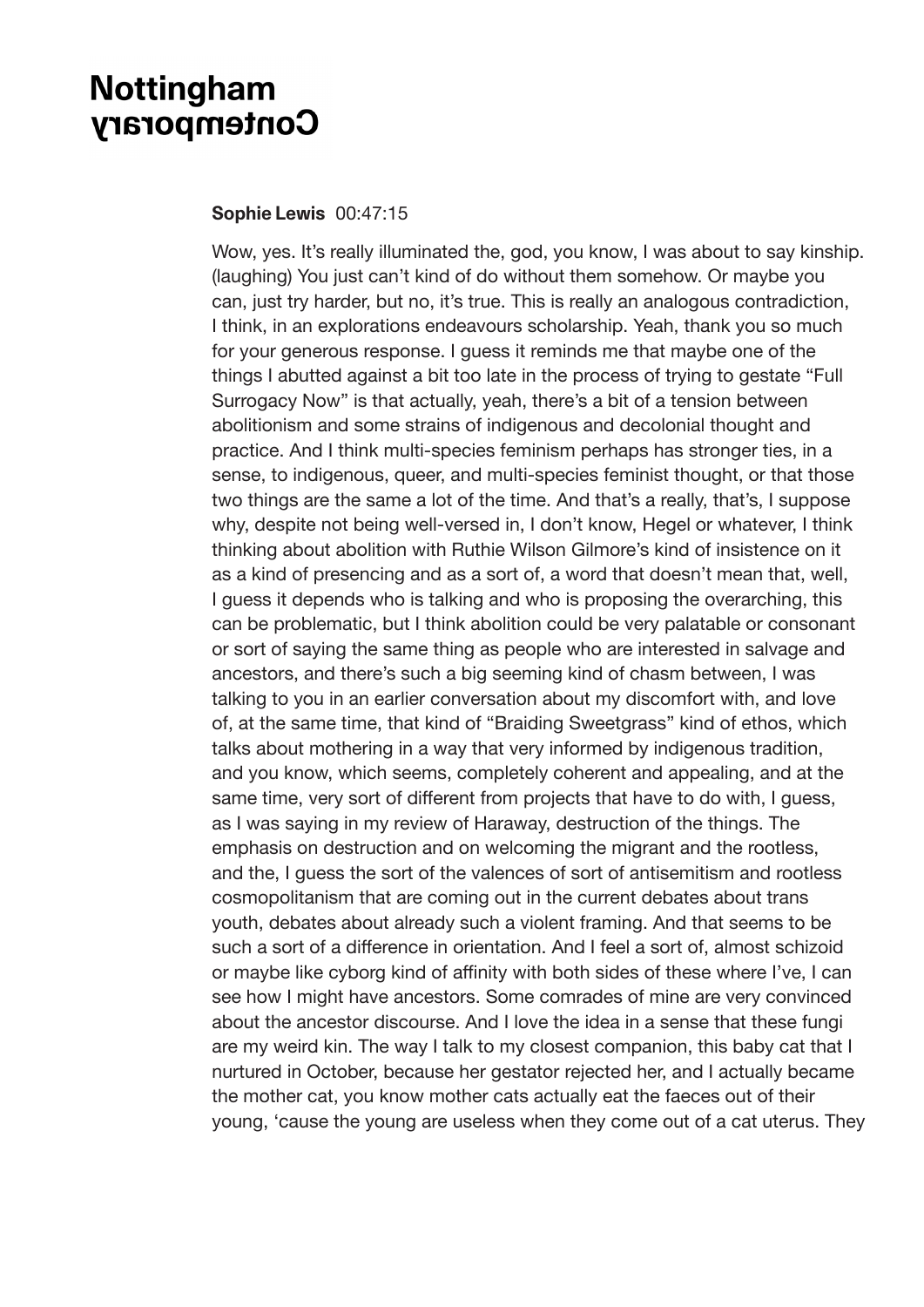can't even defecate. So I'm a sort of, I'm a cat now (laughing). Or vice, I don't know. Where was I going with this? My way of talking to her is very kind of ambivalent. If this is kinship, then I see potential there, because, and it's not to everyone's taste, but I say you, "You're such a dickhead. "You're an absolute dickhead." Because she is, she bites me. She does nothing but bite me and wake me up. (laughing) But we're sort of skin to skin the entire time. I quess this is sort of maybe seemingly a really trivial point, but the willingness to talk about violence and mess and brutality as part of the web of care seems really crucial to me, actually. It's not just a tiny point. It's not just incidental. Care is not just fun and nice. It is accountability, and accountability is heart-breaking and heartrending and hard and ugly and rough and mean. (laughing) And that's, I guess I like etymology and care actually means that. Care means strife. Care and... I mean, being without a care in the world means, yeah, I guess you don't have to care for anyone. (laughing) Because it's hard work (laughing). I'm so sorry, I have to plug in. I'm going to mute. Sofia, will you bridge us over?

#### **Sofia Lemos** 00:52:59

Absolutely. So just as a very quick reference for our viewers, Sophie mentioned the book called "Braiding Sweetgrass," which is from 2015, if I'm not mistaken, by Robin Wall Kimmerer. If anyone is interested to pursue, we'll put a link up on the chat, but circling back to utopia and circling back to what utopian means within a decolonial and a feminist Marxist project. I wondered your thoughts, both of you, about this idea of claiming bad kin, which I think is very much at the forefront of what Heather is proposing, and what does that do to the project of utopia?

#### **Heather Davis** 00:53:47

I can maybe go first. I mean, I think I would actually, thank you so much, Sofia, for bringing that up. It's one of the things I wanted to ask Sophie about, because I find utopia so difficult to think with. It's something I kind of avoid (laughing) in my work. And in fact, I think the sort of, the closest thing I get to is like we just have to deal with the mess of the present and become more attached to it. Or not, maybe not more attached, more intimate is usually the expression that I use, that there's like, there is an invitation by the world to attend to the multiple manifestations, and we have a duty to be curious and accountable. And I think that if I do have a vision of utopia, I think it's, the closest that I would get, which I guess is like, but I mean, I'm not a utopian



Nottingham Trent University

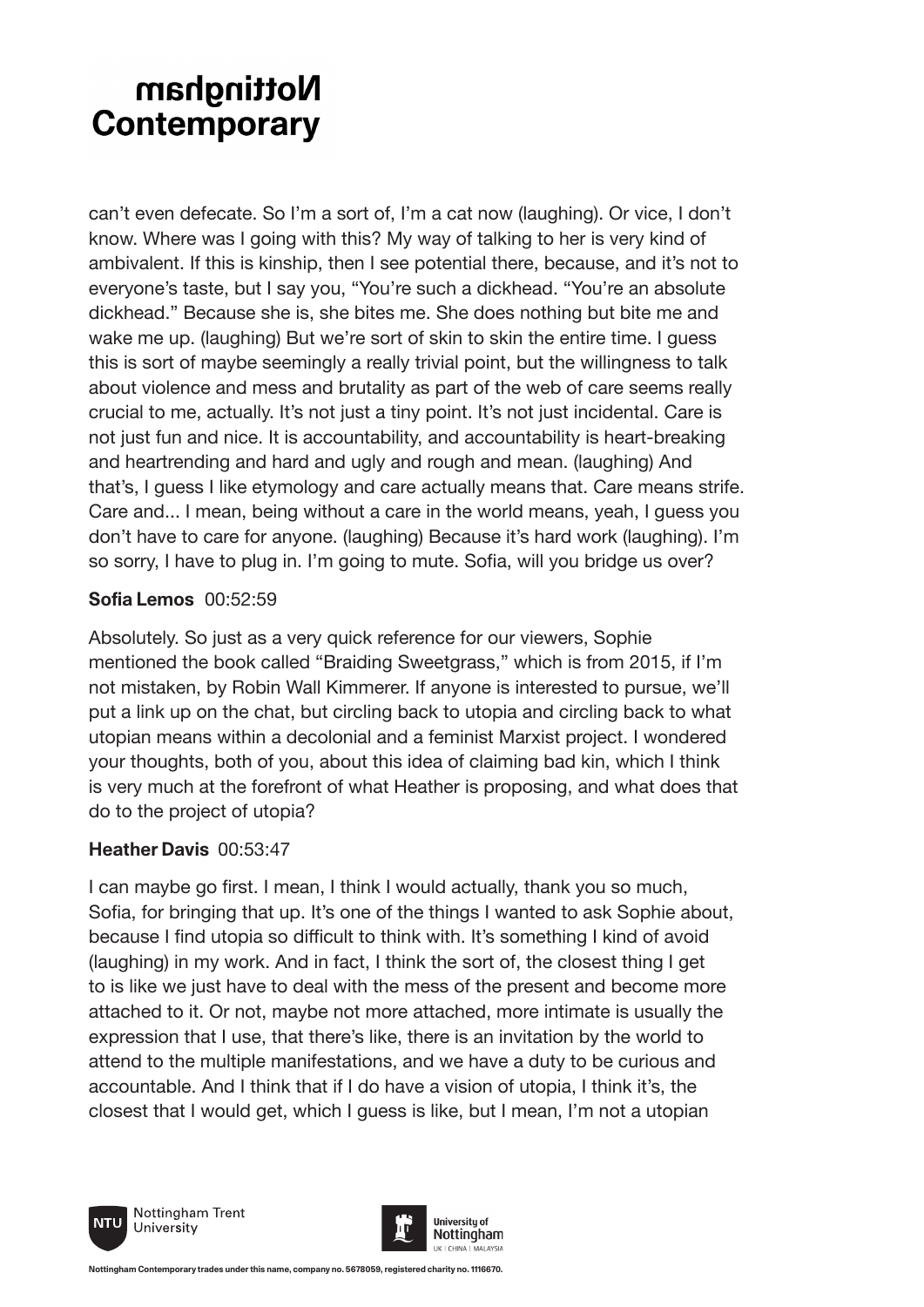thinkers, so again, maybe my ideas around this concept are actually totally misguided, but I think a lot about, if I am going to approach something like that it really is actually with that sense of accountability that Sophie, you were just talking about, the ways in which it requires showing up for the violent, dirty, gross moments in each other's lives. Whether they be humans or other than humans. It's like, it's the way in which we have to show up, and I think that that, kind of whether we like it or not. I think that that is actually, that's actually the closest thing I can get to utopia because I think that in the world, in which, from what I understand, for example of the kind of abolitionist project, it is a two-fold project of both completely undoing the world as it is. Like Denise Ferreira da Silva writes that decolonization is the complete undoing of the world, like the total and utter undoing of the world. And I think that that is true. I think that both the abolitionist project and the decolonial project are both projects that involved the complete undoing of the world, but unlike the kind of anarchist bro version (laughing) of that undoing, which sometimes I can get on board with, but sometimes deeply irritates me. It's like, is the fact that that also involves these, this deep sense of commitment and accountability to each other in the process of having to build something else. And that's the incredibly hard work. And I think that's the thing that we often, we often want to avoid. But I'm never quite sure how, like, yeah, I would love to hear more of your thoughts on how you think about yourself as a utopian. What does utopia mean for you? How does utopia figure for you?

#### **Sophie Lewis** 00:56:49

Yeah, I think my concept, not so many years ago, was probably quite unreconstructed, and simply a word that I lit upon that seemed to maybe evoke my, I don't know, my relentlessness or something (laughing). But then I actually, post hoc, kind of was educated about it. And as I understand it, there is, I mean there is a lot of descensus in utopian studies, and people are using it in bad ways. And then there's a lot of people saying, nope there's a long tradition of utopianism that is about an on the ground kind of negationism that just insists, almost pig headedly, with almost the sort of the eyes of a child or something, that this does not have to be the world, but not a remaking of a world, just an insistence that another world is possible. To quote the incredibly over familiar slogan, and yeah, and that's really all I suppose. But people do call me up on it because I mean it's got a colonial history, it means, in one of its genealogies, building an island over there where everything is somehow to be designed anew from on top. But I think, yeah, I think there are a lot of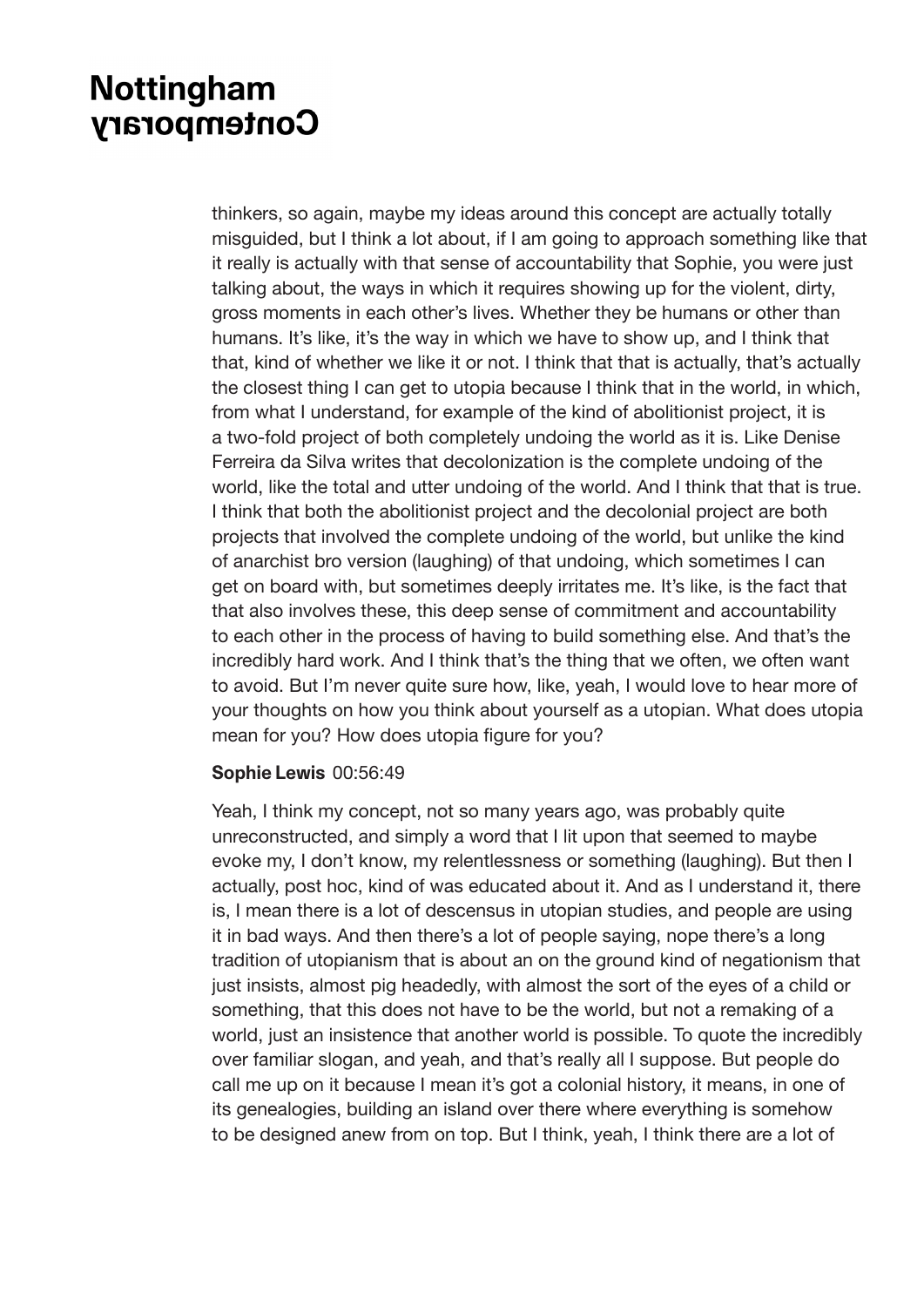brilliant decolonial scholars putting this term to use to make sure that we keep hold of the speculative fictions, the sort of watery dreams, the afrofuturisms, the sort of, the sheer breadth of possibility that sometimes falls out when you, that's what it stands for. The kind of the importance of speculative fabulation, I guess. Yeah (laughing). Yeah.

#### **Sofia Lemos** 00:59:12

I see an interesting crossover here around this idea that negation is an insistence upon the possibility of another world, and, Heather, in your book, you speak, which is coming out this summer, correct? Not yet, but it will be soon on bookshelves everywhere. I'm sure. But you discussed queerness as the sort of non-teleological orientation to time. And this is as well a form, as I understand it, of negationisms, negationism of the kind of reproducing of social order. So I was wondering if you could tell us a little bit about other ways in which you mobilize non-linearity within the framework of what you call petrotime, for example.

#### **Heather Davis** 01:00:01

Yeah. I mean, I think, as Sophie just pointed out that we can think about, we can almost think about these kinds of oily relations as both our grandkin and our progeny simultaneously. So we're like, we are being, that our children are our ancestors, and I think that this is actually, I mean, yeah, I think that you're right, Sophie, that utopia is also these, all these speculative fabulations that are so deeply important to feminist projects of all kinds, but also, yeah, afrofuturism, indigenous futurism, all of these kinds of ways of holding space for what has been and what will be, but the kind of collapse of those things is often what's so interesting is that the present isn't just the present. It is also the past and the future simultaneously. And one of the ways I've been sort of thinking about this in relationship to oil is obviously the oil itself is compressed time. And that climate change we could think about as the kind of release of all of that compressed time. And so then, but then what we're seeing is not just, it's not just the speeding up of time, which is obviously happening. We're seeing rates of atmospheric warming that are completely unprecedented in terms of geologic time. We're seeing rates of extinction that are unprecedented in terms of biological time. So the rate at which things are happening now is completely different than anything that the earth has seen as far as we know, but there's also all of these ways in which there's these forced slowdowns or



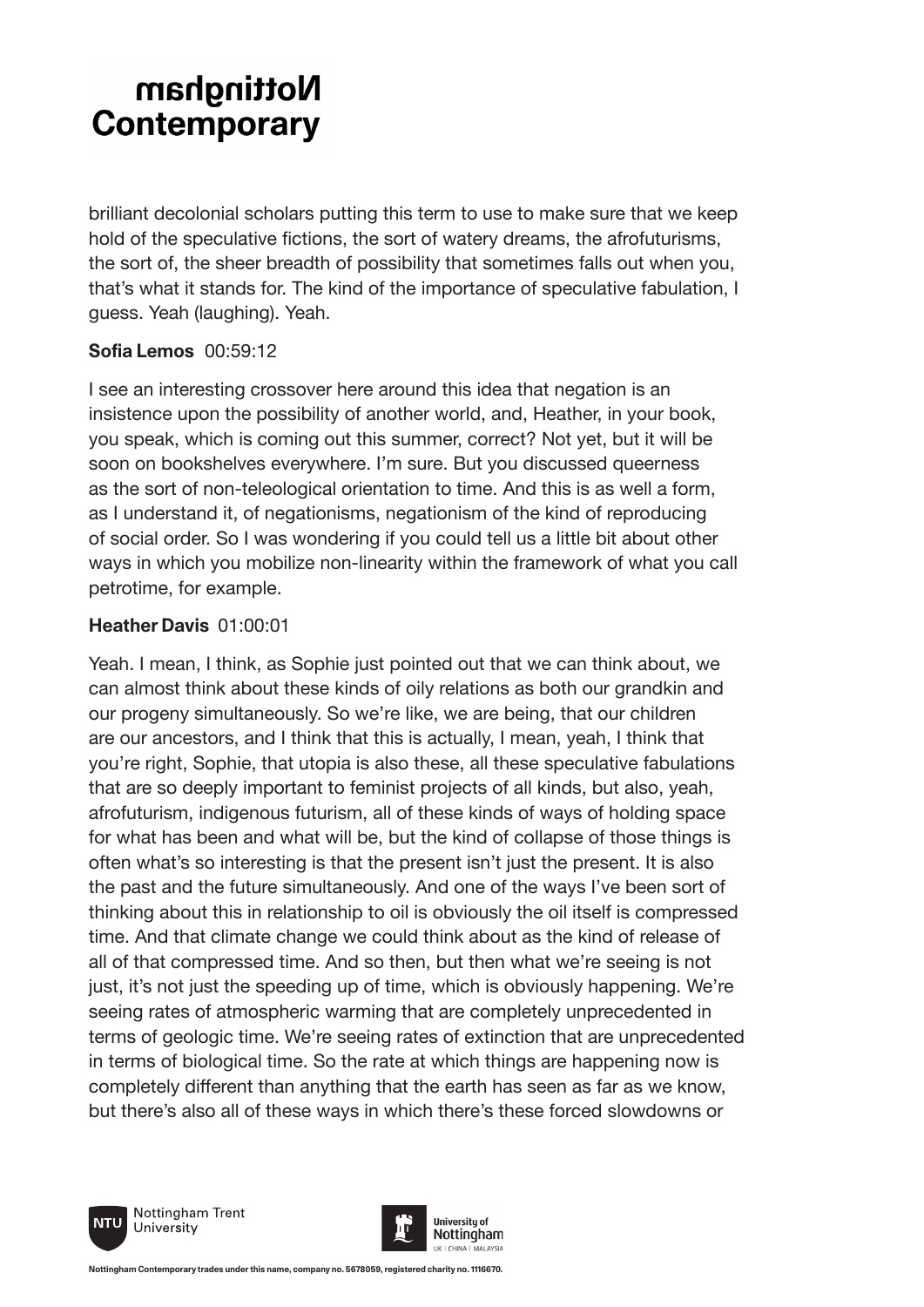the ways in which, for example, a lot of the firefighters on the West Coast are people who are incarcerated. And the fact that the fires that happened last summer were so out of control, the West Coast of the United States, and the fact that the fires were so out of control last summer was, in part, the ways in which the pandemic was spreading through prisons. And so many people were unable to go and do those jobs at that point in time. I mean, and this speaks to so many of the kind of horrific entanglements of our present, but I think it also speaks to the ways in which we could also think about something... So that's like the slowing down of human time. Or we can also think about the slowing down of human time via climate refugees and the kinds of forced waiting that so many people are, so much so that that kind of forced waiting is imposed upon so many people as they're being forcibly displaced by various types of disasters related to climate change. So that the kind of effect of, the net effect of this kind of explosion of time through fossil fuels is not just a kind of, a linear trajectory. It's not just the speeding up. It's also the speeding up and the collision and the kind of the ways in which things are slowed down also. And that doesn't just happen in terms of human perception or the forced immobility of human bodies, but also the ways in which something like late latency works, and the ways that Michelle Murphy describes it. So that there is no real linear relation between cause and effect, or if there is it's a multi-generational project. It's not a, we have to think intergenerationally in order to really account for the ways in which something like petrotime would be functioning, but that's not, it's not just a kind of progressivist notion.

#### **Sofia Lemos** 01:04:08

Sophie, would you like to respond to?

#### **Sophie Lewis** 01:04:11

I would love to ask for more, perhaps, reflection, I mean, with me. It just makes me think about the importance of a kind of disability liberationist lens on this, on the entire question of sort of caretaking and a love of the always, already plural, sort of body and flesh. So we have these, symbionts crawling all up inside us, well, us, but I mean (laughing) yeah. And some of them now are kind of, yeah, I mean, some of them are looking increasingly kind of alien, I guess, is part of what I'm getting from your research. And so, that, I suppose the cyborg told us in the 80s that this was sort of ever thus (laughing) There's no pure sort of, well... It's not a sort of completely transhistoric thing. Cyborgicity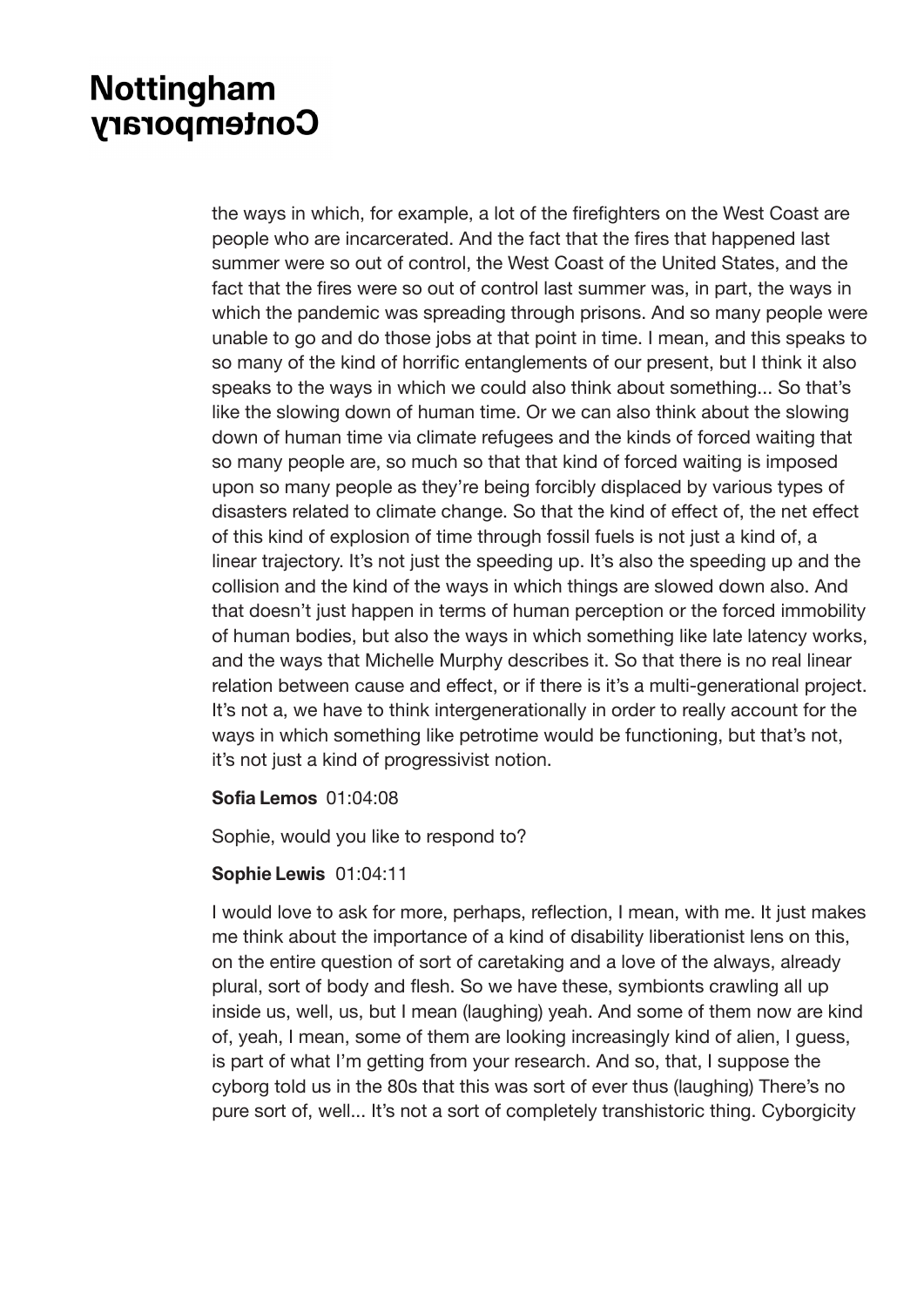kind of on one telling begins when you cook food, when you start making your body with technology is like fire. But then within this process of industrial capital, that, as you're saying, is kind of exploding in petrotime today, yeah, we have no memory of, yeah, of a pre-sort of colonized by plastics. It's not that simple, is it? Do you have an origin point? So I guess I'm wondering how do we all, how do we link this to some of the sorts of Crip kinship projects? This is a very unstructured question. Sorry. Yeah, I'm thinking with Alexis Shotwell and the sort of, and her book on purity, and these seem like very consonant projects. Weirdly enough, I was listening to Silvia Federici recently talking about reproductive politics, and she was sort of inveighing against, I don't know who she was sub-tweeting, but she was inveighing against a new sterile feminist politics. That she said, she didn't say who (laughing) but she actually said that there's a tendency to act as though maternity in and of itself is oppressive. And I was thinking, who is that? 'Cause I don't, is that a straw man? I don't, I know that queer theory did the kind of Lee Edelman no future moment. And then everybody critiqued it, and we all, we all did. I mean, I feel like, Jose Esteban Munoz said, "Yeah, some good points, but we're not going to be matrophobic "and we're all going to do mothering." So it sort of makes me, it makes me really curious about this kind of strange afterlife, this kind of return of a politics that, for me, was generative. So in the 70s people, class, sort of orthodox-ish Marxist feminists were saying, the workplace of the home needs to go (laughing). Explode that, literally, that weird insinuation in the word nuclear family. That it could maybe explode. (laughing) We don't want homes with kitchens in them. This was one of the utopian feminist demands in the 70s. Don't build homes with kitchens because then people will start cooking only for themselves. Just don't include a kitchen in a home. That'll encourage bad behaviour (laughing). And for me, wages against housework was this family abolitionist imaginary. They said every miscarriage is a workplace accident. And I said, oh, gotcha, wow, that's so felt provoking. But now there's a bit of a sense, I think, that that same genealogy of feminism is actually quite opposed to queer kin making. And I'm curious why that is. And I think for some reason there's something about purity and disability and, femmeness. I think plastics are somehow aligned with the femme for me. I don't know if that, do you want to just respond to that part and ignore all the other rambling?

#### **Heather Davis** 01:08:56

No, I mean, I have to say maybe just like two things. One is I think that you're right. I think that in these discussions of climate change, and I have to say



Nottingham Trent University



**Nottingham Contemporary trades under this name, company no. 5678059, registered charity no. 1116670.**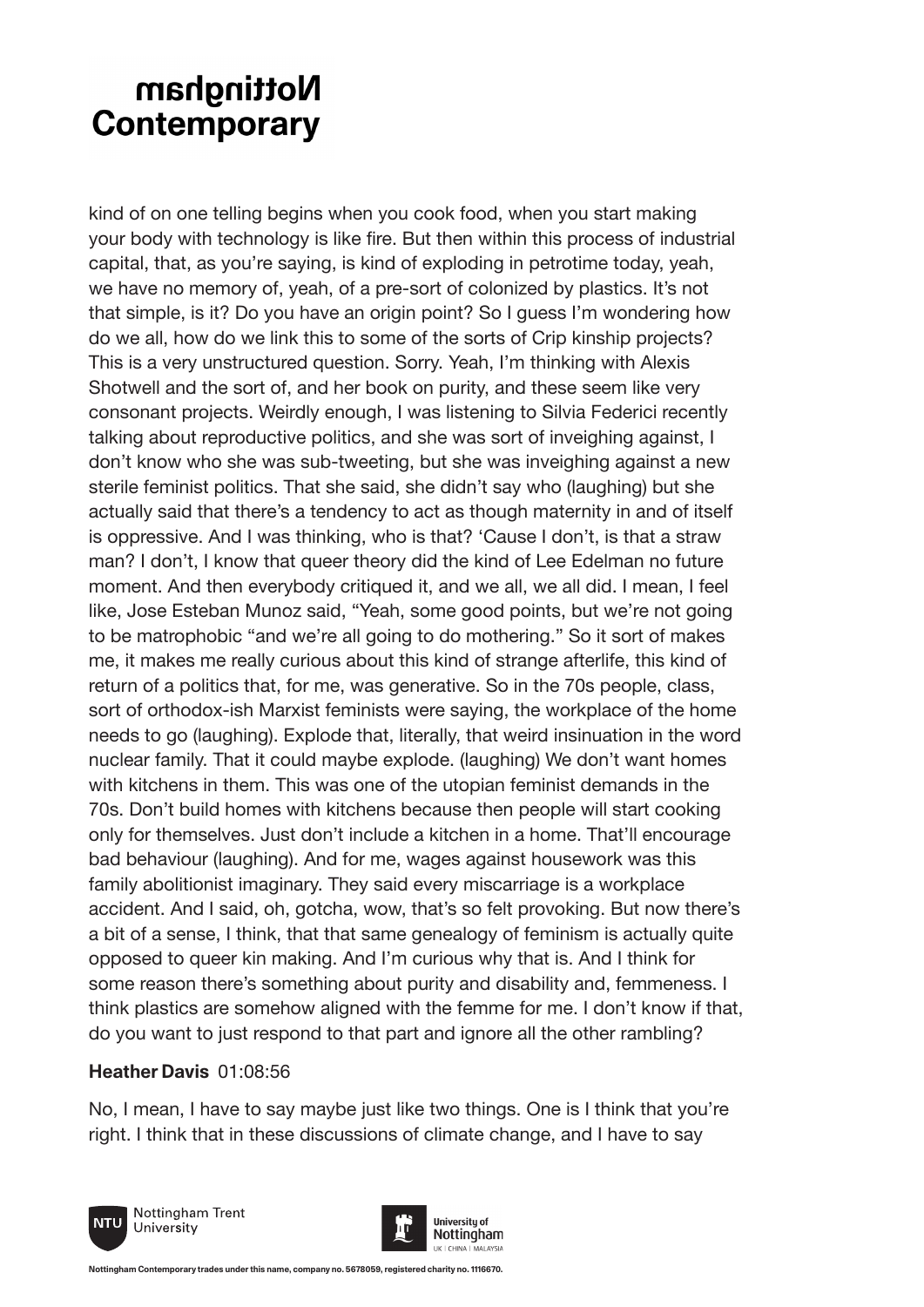that this is something that I basically know nothing about, but it would be so wonderful if there was more Crip theory centred. Because I do think that one of the things that we're really seeing is this kind of, I mean, as all Crip theorists point out is anybody who's able-bodied, it's just a temporary state (laughing). And so this is something that we all have to grapple with in our own embodiments, but I think that this is something that is increasing because of the kind of saturation of petrochemicals and the effects of climate change. So, I certainly think that, yeah, I mean, it was sort of a fantasy at one point to sort of really dive into that literature, and then I realized that my multi-disciplinary, disciplinarity had kind of gotten a little too out of hand (laughing) and then I was just like, I just can't do it, but I think other people really should. And I'm sure there are lots of other people who actually are doing that work. So it's just my own ignorance that leads me to not be able to name their names. But I totally agree. And I would also say that I think that one of the things that's really interesting, both about wages for housework, but also about the ways in which you talk in your book about gestation is both that gestation is always work, but also the ways in which the foetus is this kind of alien being, that doesn't have just this kind of, we have such a romantic association with mothering and maternity in that way. And I think that that really disregards a lot of people's actual experiences. And as you point out, very rightly, the actual ways in which the foetus is really sucking from the body of the person that it's in. But also that, I think that you're right in terms of, that you're definitely right to point out the relationship between plastic and femmeness. I mean, plastics, the reason why plastics are potentially harmful to reproductive cycles or to it just endocrine systems in general, which regulate virtually everything in the human body is precisely because it, all of the phthalates, the classification of chemicals known as phthalates, which are highly associated with plastics because of their, because of the ability to make something a particular colour or heat resistant or whatever a plastics manufacturer wants. All of those, that classification of chemicals mimics oestrogen in the body. So there is this very literal kind of biological relationship. And it's very interesting to trace the ways in which sex, and especially the binary of sex has really shifted over the course of the 20th century to now being so thought of and regulated through hormones rather than other sex markers or modes of differentiation, such as chromosomes or secondary sex characteristics, or other of these kinds of things. There's such a fixation at the moment on questions of hormones. And I think, in part, for good reason. Hormones really transform the body (laughing). You can do amazing things with hormones, and there's really amazing projects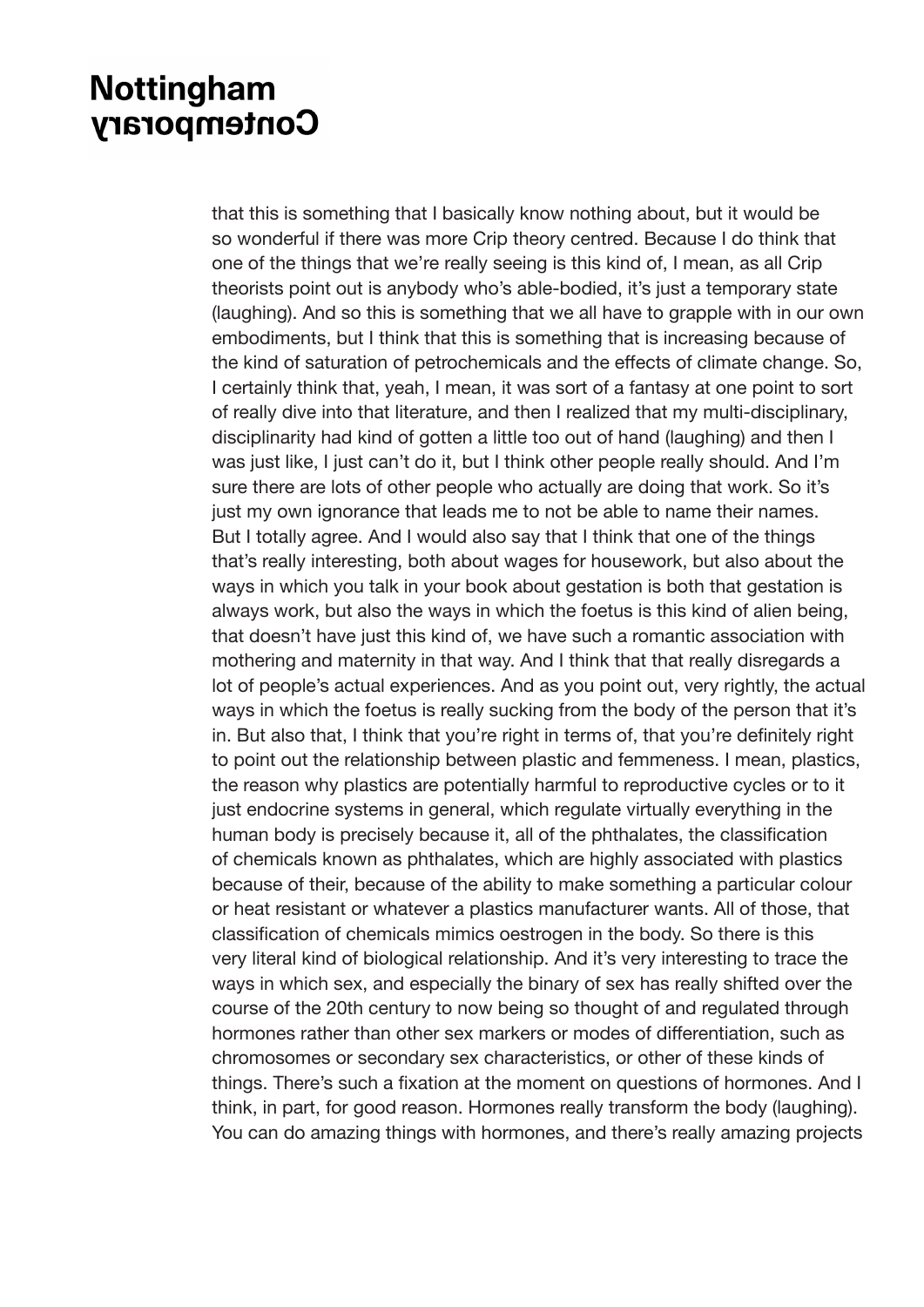like Mary Magicc's project where she encourages folks to make esgen so that people who want more oestrogen in their bodies can do that at home as a kind of DIY project. But yes, there is this association, but I also think that there's something about plastic that both is kind of maternal in a certain sense, in the sense of it being this kind of protein substance, but it really is associated with a kind of Khora from Plato's Philosophy, or also thinking about, and the kind of malleability of that substance in a kind of patriarchal mode. Just going to, sorry, I don't know if that made sense at the end, sorry.

#### **Sophie Lewis** 01:13:35

Wow, I've been thinking about the, I wonder if it's fair to say sort of rush to condemn plastic in some spheres of environmental activism contemporarily, and whether there is, as part of that, an obfuscation of the social relations masking as economic fact, which produced climate crisis, and then maybe plastics, I guess this is, I think I get this from you, really. I don't know, sorry. Correct me if I'm misrepresenting you. It seems to me plastics become, yeah, this neat alibi for what is actually social relations, just to be a boring Marxist, right? And then plastic becomes sort of untrustworthy. It has no innate form. It's artificial, it's cheap, and it has enabled a limited degree of equality through consumerism. And so that's kind of maybe partly why plastic is sort of aligned with the femme, the queer or so, the rootless, the migrant, the cyborgian, and maybe, the relatively poor consumer, and so I'm really thinking how this collides, and your project is so needful in the way that it confronts and challenges a certain kind of ecoromanticist, anti-capitalism that is part of a bestiary of crypto or not so crypto fascisms that are arising in this moment, and claiming your bad kin is one of these necessary tools we need to take up to confront that, that rise of a certain purity politics and ableism, but that's, it's also important to say it's a mistake to celebrate plastics. This is why the "Cyborg Manifesto" inspires us both, because of that resistance of both, and the willingness to think about being illegitimate offspring of militarism, technocapitalism, colonialism, and yet here we are, right? There is no other body we have. We have to actually deal with it. You know? We have to abolish ourselves. Sounds really hard. It is really hard. It's really scary. We can only do it together with a certain amount of empathy and a certain amount of destructiveness and courage to destroy it. And not to just say, care, care, care, care, this kind of weirdly obfuscatory way, because yeah, celebrating plastics is a sort of other mistake because it also isolates them from the social forces that produce them, and those social forces leave plasticity as the only option



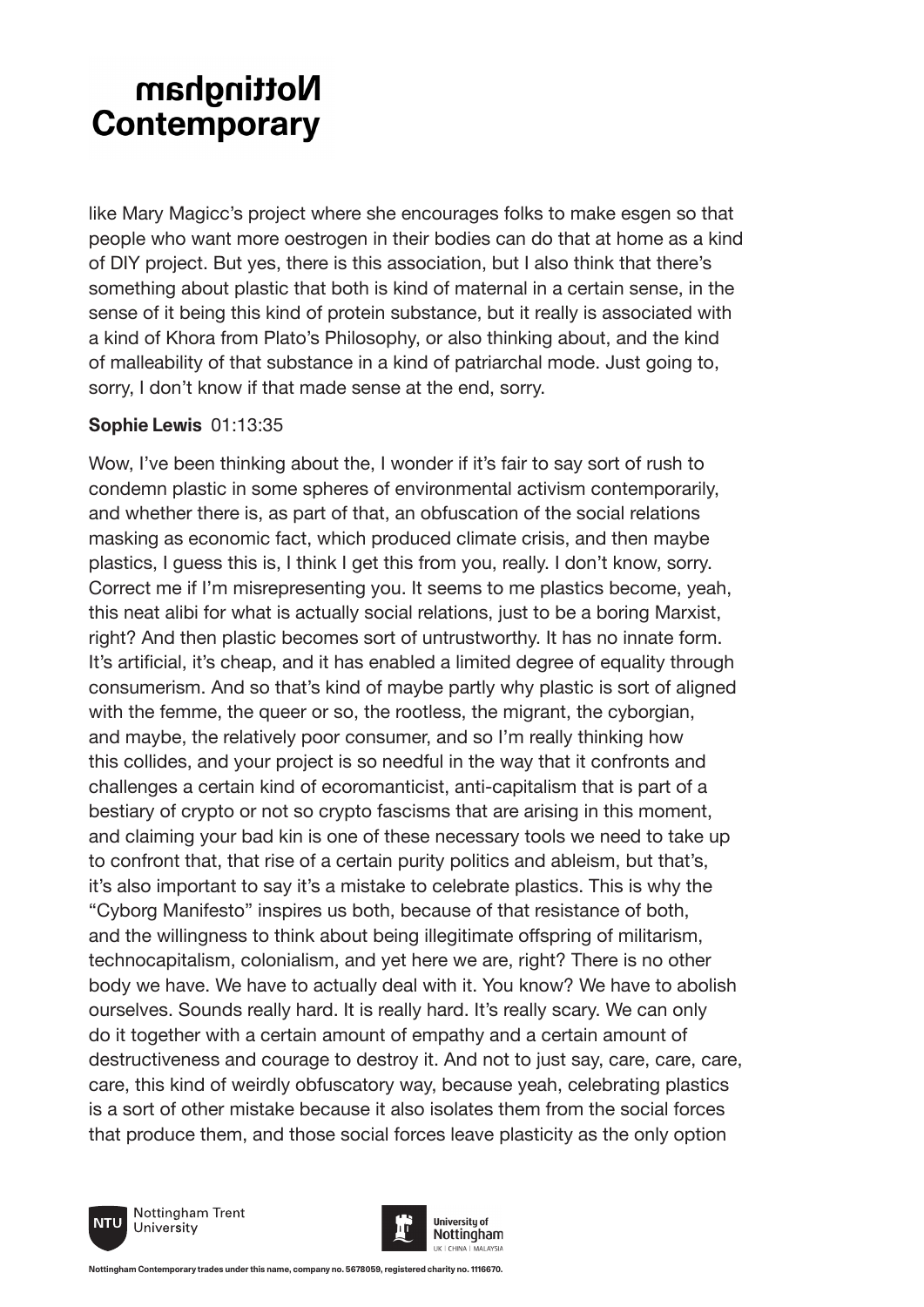for so many on this earth. (sighing) You've taught me so much. Thank you.

#### **Sofia Lemos** 01:16:54

Sophie, I have just sort of writing this segue I have a question for you with regards to the manuscript that you're preparing as a guide book to antiliberatory feminisms, and in our conversations the figure of the romantic maternalistic that embodies nationalists, existentialists, imaginaries of nature has sort of come up. And I was wondering if you could tell us more about this figure, but also how, what does that do to multi-gendered, multi-racial, and eventually multi-species, echofeminist positions? How can they organize against this very idea of nature that the romantic maternalist figure, a feminist is talking about?

#### **Sophie Lewis** 01:17:53

Hmm, yeah, gosh. Big question. Yeah, I'm really interested in the history of this kind of maternalist feminism, which, again, seems to be having a bit of a return with mothers invoking motherhood in some instances as the source of their authority to antagonize and unmake trans life, for example. Mother knows best. In fact, sometimes, the most horrible speeches, I've unfortunately ducked my head in the kind of toxic vat of trans hostile philosophy for several years now, because I think it's, yeah I think it's important for those of us who can stomach it and are perhaps less immediately vulnerable to its violence, to do that work and to actually try and trace an etiology. Not to understand in an empathic way, actually, but to understand the risk of seduction by it. How are we seduced by bioconservative modes of thought? Sometimes this, my anecdote was simply going to be that trans exclusionary so-called radical feminists often actually say, with very little shame, my daughter said to me today that she was a boy. I know she's not a boy. I was like, no, you really don't (laughing). Thinking about kinship that way as a disciplinary processes or so. Or perhaps we need to separate their family, that's family, kinship against family. I'm very debonair. It's probably incredibly irritating. Sophia when you were introducing me, you said, you stuttered very briefly, and you were going to say family against feminism. And since you've now asked me about my, my next book, I almost want to say, I mean, it's not, I don't do it glibly, but there is a sense in which, when you take into account the Plantationocene, and there have been real families against the family, in the sense of real families against the state. And I think dialectical understandings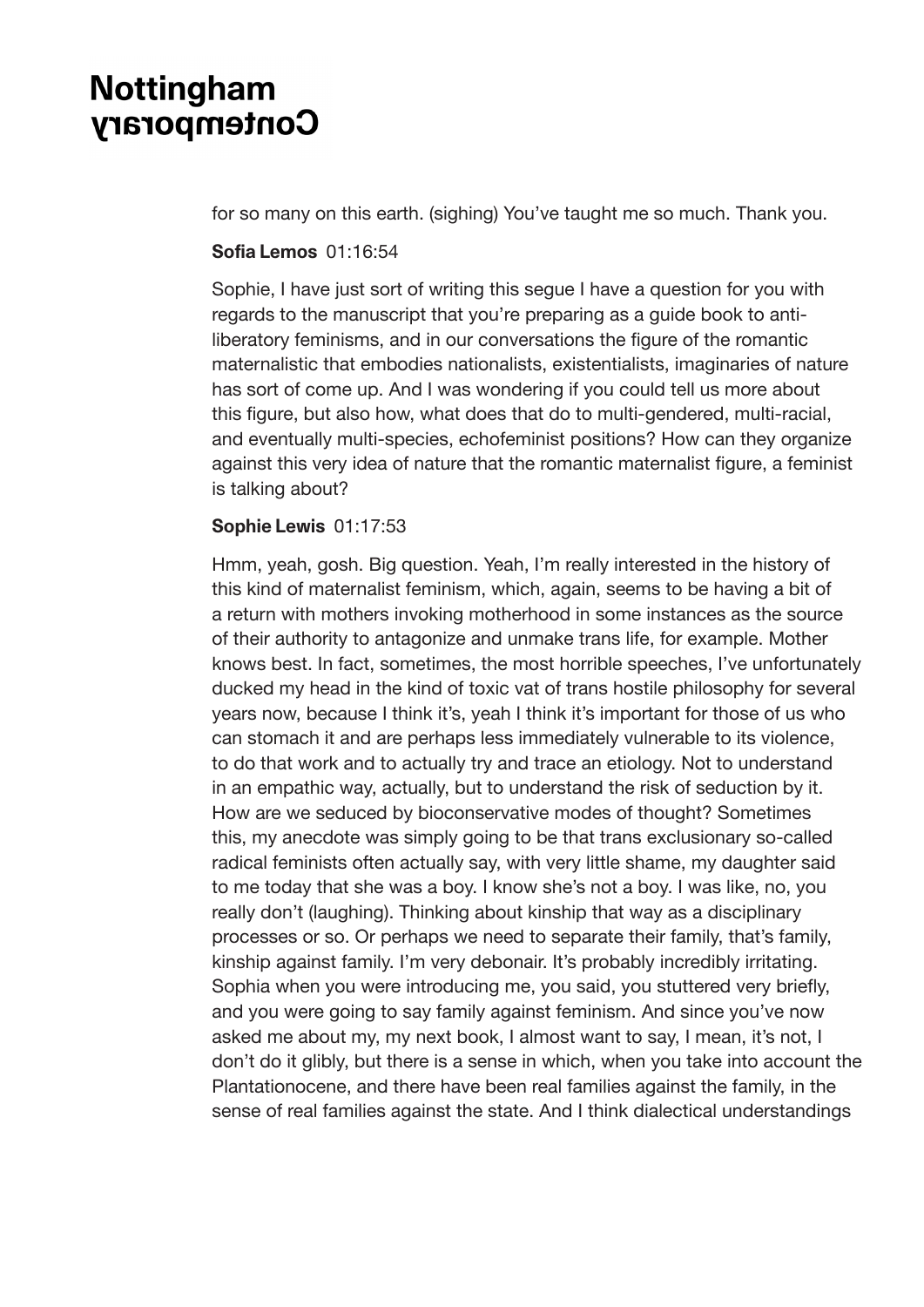of this, of the construction of the family, bearing in mind that kinship is always made, not given, but it's a fantasy about givenness, leads us to understand that paradoxically, some of the least familial places on earth are our family. But this is where the rape happens, and feminists in the 60s and 70s used to say that all the time. I don't know why we don't say it anymore. It seems really not said. Do you agree with that, Heather? You don't really get this sense that the home is not a sanctuary. And then COVID happened, and suddenly editors were all contacting me saying, "Oh, "maybe the nuclear household isn't good. "Do you want to write about that?" I was like, that's very interesting. That suddenly it's more imaginable that we might need to live not in nuclear households. So maternalist feminism has a long history of leading the charge for eugenic campaigns, for policing, and reproducing segregation. There are all these books coming out about this, female slave holders, and there's a lot of books on white feminism specifically, and it's genealogies, but I guess, yeah, thanks for asking me about it, Sophia. I'm not very far along writing it and have been stalled for some time, but I'm hoping to try and do something that looks at different flavours, not just white, and links them to a kind of mistaken understanding of the human body's relationship to things like work. So this is why it does really relate, I think, to questions and directions and trajectories like Heather's, because it's about purity, and it's about the fantasy that through resisting certain kinds of work and certain kinds of contamination by artificiality and commodification you can kind of maybe protect the category of womanhood. And "The Handmaid's Tale" franchise is a fantastic example of that. You know, I am so grumpy about that franchise. I just. I don't like it. It seems really clear to me that it is inviting a lot of people, particularly in the aftermath of Hillary Clinton's failure to become president, to, who could, anyway, sorry. To fantasize a world in which the dividing line really was sex (laughing). And in that world you would have to be a fascist to not be a feminist of a certain kind. And the definition of feminism would be so clear in "The Handmaid's Tale." I don't want to assume everyone's watched it, but that's basically the fantasy. It's like imagine a world in which feminism was completely simple, and it didn't have to be intersectional. You wouldn't have to think about capitalism. You wouldn't have to think about colonialism. It would just be, oh my god, people are farming uteruses. Thank God, we love fantasizing about that because it's so easy. And we actually wish we were in that world or something. God, no. So that's the kind of feminism I'm criticizing.





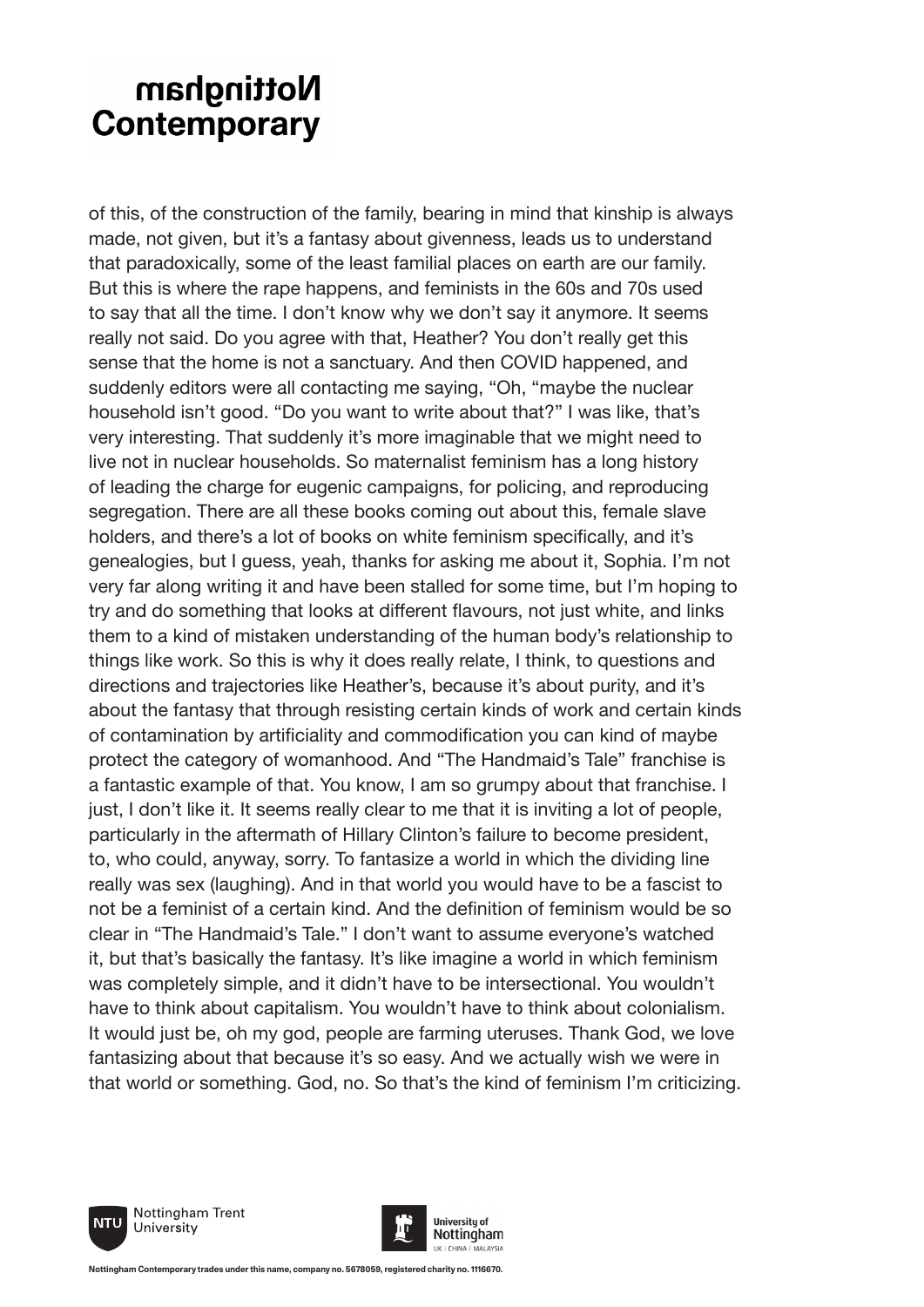#### **Sofia Lemos** 01:24:15

So continuing on the uterus, I'm going to read one of the questions that is coming out from the audience. And it's from Conundrum Esoterica who says, "First of all, #echofistingforclimatesurvival, "and then follows with a question, "I'm wondering if you could talk "a little bit about the concept of childhood "from your perspective regarding actual human, "parenthesis, queer and trans children, "not so much the Edelmanian paranoia, "but perhaps this this may be a bit of "an obscure reference for a lot of people. "So let's focus on speaking about childhood "and queer and trans children, specifically." Perhaps Heather, you could.

#### **Heather Davis** 01:24:58

Yeah, I mean, I think... Thanks for that question. I also really love that hashtag, so I was actually thinking that (laughing) (indistinct) when you made that slip, but not that exact hashtag, that is so much better, but I was like, I don't know if we should just leave ecofisting (laughing) (indistinct) maybe that is something we need to think about, but, yeah, the question about actual children. It's funny because I feel like it's really hard for me to, well, how do I say this? A lot of people have done really amazing work on questions of the child and children. I think the foremost amongst them is Rebekah Sheldon's beautiful amazing book called "The child to Come," where she really kind of delves into this question of both actual children and the figure of the child. So that the ways in which, when you look at Heather Lattimer who has also done work on this, and when you look at sort of, especially right-wing Christian images of anti-abortion campaigns, and you all also pair those images with a lot of the stuff coming out of the environmental movement, much of it is the same. And I think that, you know both of their points in that is that much of the kind of investment upon the part of, let's say kind of normative environmental activists is precisely this kind of continuity, not of the actual ability to reproduce or for children to exist, but rather for, rather for the social order as it currently stands to reproduce itself. That we don't want a future... We still don't want, there still is the fear of the black planet. We still don't want that future. We still want the beautiful white child with the blue eyes and the blonde hair. We still want that as the future, as the kind of collective future. We don't want the brown, gender queer kid who is trans-femme or whatever, whatever, whoever they are. That there's still so much pushback against that, despite the kind of advances that we've made. In terms of actual children, though, like real children, I mean, I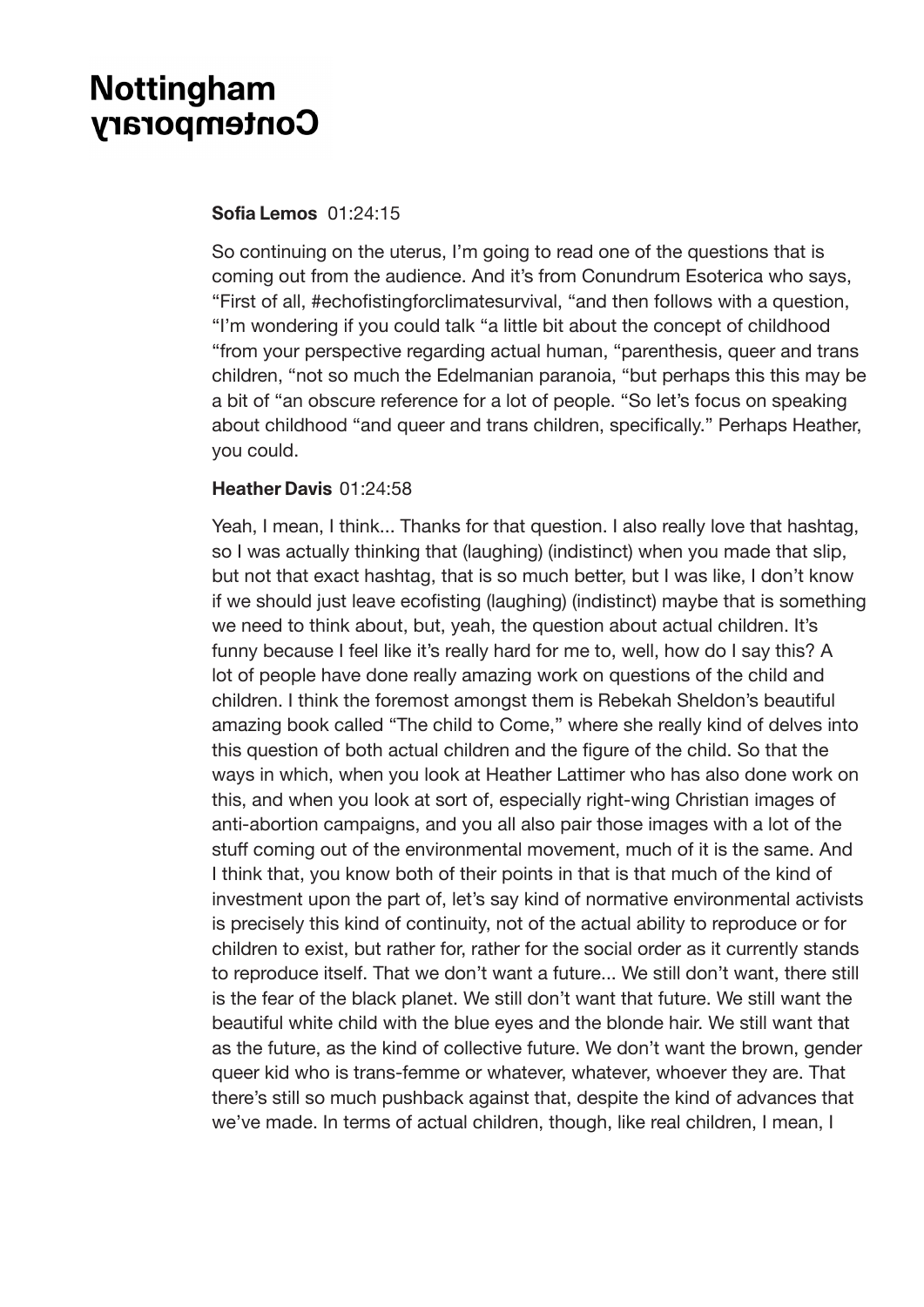think that it's maybe not such a, I mean I think this is a little bit out of my area of expertise, but I would actually just say that I think that, I think that one of the things that is really amazing to see is the fact that so much of the climate justice movement is being led by black and brown queer kids. And it's like, some of the people who are at the head of the very famous lawsuit against the U.S. government for taking away their right to a future is being led by black and brown queer youth. And so I think that, but I also think that sometimes there's this way in which those of us who are no longer children want to pin hope and responsibility on those to come. And I think that that is an unethical move. It's like, we've been around in this world longer. It's our responsibility. Not people who've just got here. So I don't, that's what I would say. I mean, it's also their responsibility, but I think we need to, I think there's sometimes there's such a kind of move to being like, oh, well, the children will fix it or this is really the children's problem, or whatever. And it's like, that's always really irritated me as a kind of politic. I hope that answers your question adequately.

#### **Sofia Lemos** 01:29:13

Sophie, do have any sort of contribution that you want to make to this idea of the child metonymically standing for the future?

#### **Sophie Lewis** 01:29:17

I think what Heather said was perfect, really. It echoed, I don't know if consciously or not, what Jules Gill-Peterson has been tirelessly saying in the face of all the anti-trans legislation to all the media outlets who finally are paying attention to people who have been saying this for a long, long time, the trans child is not new. And the very moving thing that Jules said was also that until we collectively want the trans child, we don't deserve them. (laughing) We don't deserve them. Yeah, I mean, children used to be tentative subjects of liberationist politics in the long 60s, that we've lost. We, I mean, a liberationist left has lost a lot of ground. We got defeat. I mean, I feel like you have to say this in almost every discussion, right? Like there was a sort of, the sky has cracked open a little bit in the long 60s. Things seemed possible. Things seemed thinkable. Including children's liberation. And the 80s came and crushed that. I mean, we lost, we got defeated, we got crushed. The worst of the worst wrote the history about what happened. I mean, not uniformly, but certainly with feminism. The people who were bioconservative, millenarian, and just generally shit at the time, recognized as such by their antagonists





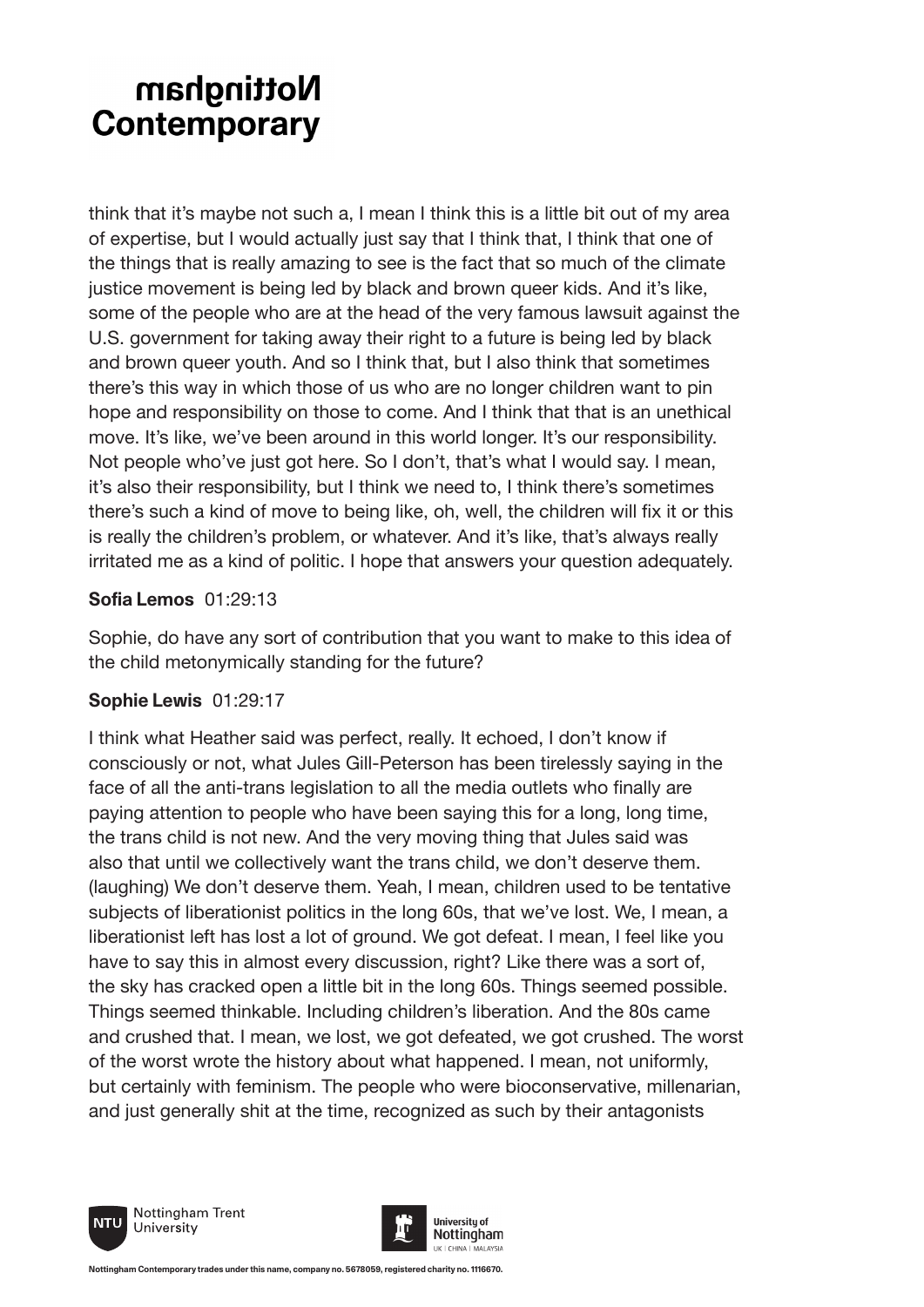and fellow travellers, some of whom were trans. Although, I also want to resist the thing where you have to have a perfect history of trans people being there all along to ground your utopian project or whatever, but whatever. The cultural feminists wrote the history of what radical feminism was, and they're completely wrong. So a lot of trans historians have had to do this work of kind of unmaking that wrong history and that wrong story about what, of what the second wave is. That may have not been directly relevant. But the figure of the child used to be a figure of a liberation as part of the proliferation of women's liberationist, gay liberationist anti-capitalism in a prior moment. And I think we need to, I don't know, I don't know what to say in this moment. It's... Accusations of the most horrifying nature fly when you try and open up the possibility of an autonomous, children's-led politics. I mean, people, our, my comrades and I are accused of what you can imagine. You can imagine what, in this moment, it becomes. It's, grooming, it's paedophilia, and so on. And there is a great fear of touching the subject, and there is a great lack of courage and solidarity around it. Yeah, Out of the Woods has talked a bit about the figure of the child, and written things, and revised them, changed their mind a bit about the inflection needed. I think it remains important to criticize the category of childhood. I mean, Shulamith Firestone, who is one of my problematic faves, got it wrong. She said, abolish childhood, or down with childhood, but it's obviously the opposite, really, I mean, or both. Abolish adulthood would probably be better in terms of that being the category that capitalism has really managed to lay claim to as a productive phase. And so for me, a lot of the paths go back to anti-work. Are we able to love, really, really love un- and non-productive, and even anti-productive life? You know? I think maybe that even links to plastics, 'cause they kind of, maybe they jam fertility or make fertility too much or something. They mess with productivity, perhaps? This may be some kind of link there, but a lot of the paths here with children, as Malcolm Harris says, being conscripted increasingly into work, but they nevertheless sort of stand for the future worker, and I think... And the trans child is a sort of sexualized desiring subject. How dare they? Weird. Sort of perverting of the innocence of the child that we want to project into the future. Yeah. Sorry. I don't usually wear earbuds. And I think when I wear earbuds I just sort of yell inchoately.

#### **Sofia Lemos** 01:34:40

It wasn't inchoately at all, but I am aware of time, and it's been close to amazing two hours. So if possible, I will end with a question, and I would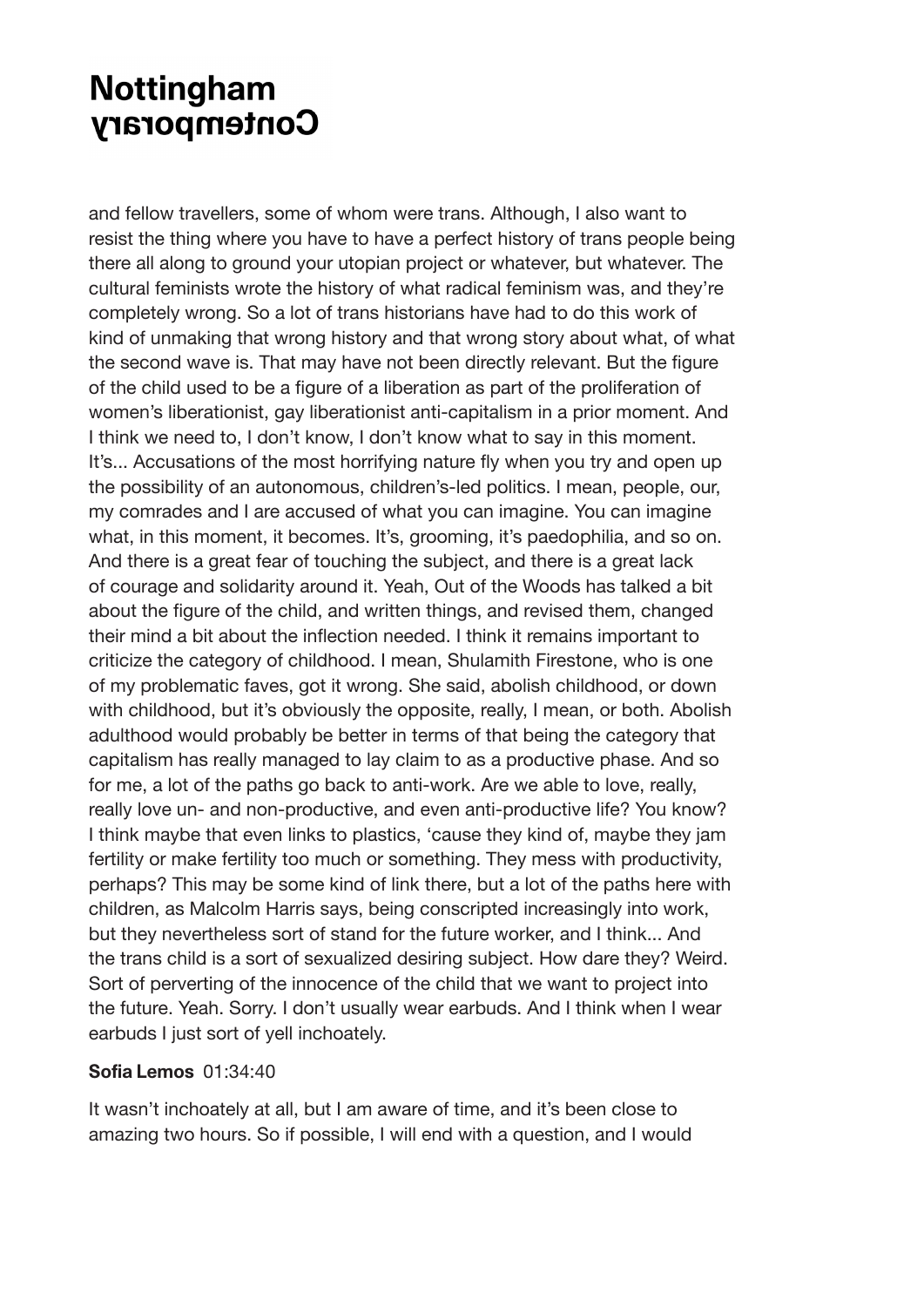like to end on the, on where we began on speculative fiction, on speculative fabulation, and I want to read one of my favourite quotes from a "Full Surrogacy Now," which goes, quote, "We have a need of fictions, art works, and dreams "to help us train our minds to the question "of what those prospects look and feel like "lightening the way," unquote. And I understand that you both collaborate with artists often, and I would like you to share your experience with our viewers, how has artistic practice permeated and influenced your thinking?

#### **Heather Davis** 01:35:37

Oh, gosh, so much. I mean, I feel like the original kind of ideas for the plastic book really came with, came from and with so many late night conversations with Pinar Yoldas who did this beautiful project Ecosystem of Excess where she imagines how various creatures would adapt their internal organs to be able to successfully digest and live in this kind of plastic soup. And I think sort of mirroring that, but coming from a different political place, is also Alexis Pauline Gumbs's work about from the "M Archive" where she really talks about the ways in which we are going to need these kinds of morphologies, these kinds of queer morphologies, or actually I shouldn't say we. Black feminism is going to need these kinds of queer morphologies. The kind of, that in order to encounter what is coming, there's a way in which, for her in that beautiful book, there's a kind of return to the ocean of her ancestors, but the return that is a liberatory return, a return where it adapts queer and trans becomings borrowed from fish and other creatures, frogs, in order to be able to imagine a world otherwise. And I think just in general, so much of my thinking about everything, really, has come from inspiration of artists of various kinds, particularly the visual arts, because I've really long believed that the visual arts is its own form of theorization, and one that is particularly adept at being able to hold the kinds of contradictions that I think that we struggle through as theorists that feel like they, there's a kind of demand within theory sometimes, I think, for there to be certain kinds of resolutions. And I think that what's really beautiful about the visual arts is there's no such demand. In fact, there's kind of, the tensions are really what is often on display. And I think that that, to me, really speaks to the truth world.

#### **Sophie Lewis** 01:38:07

Damn, I've got nothing that eloquent. I'm pretty ignorant when asked about